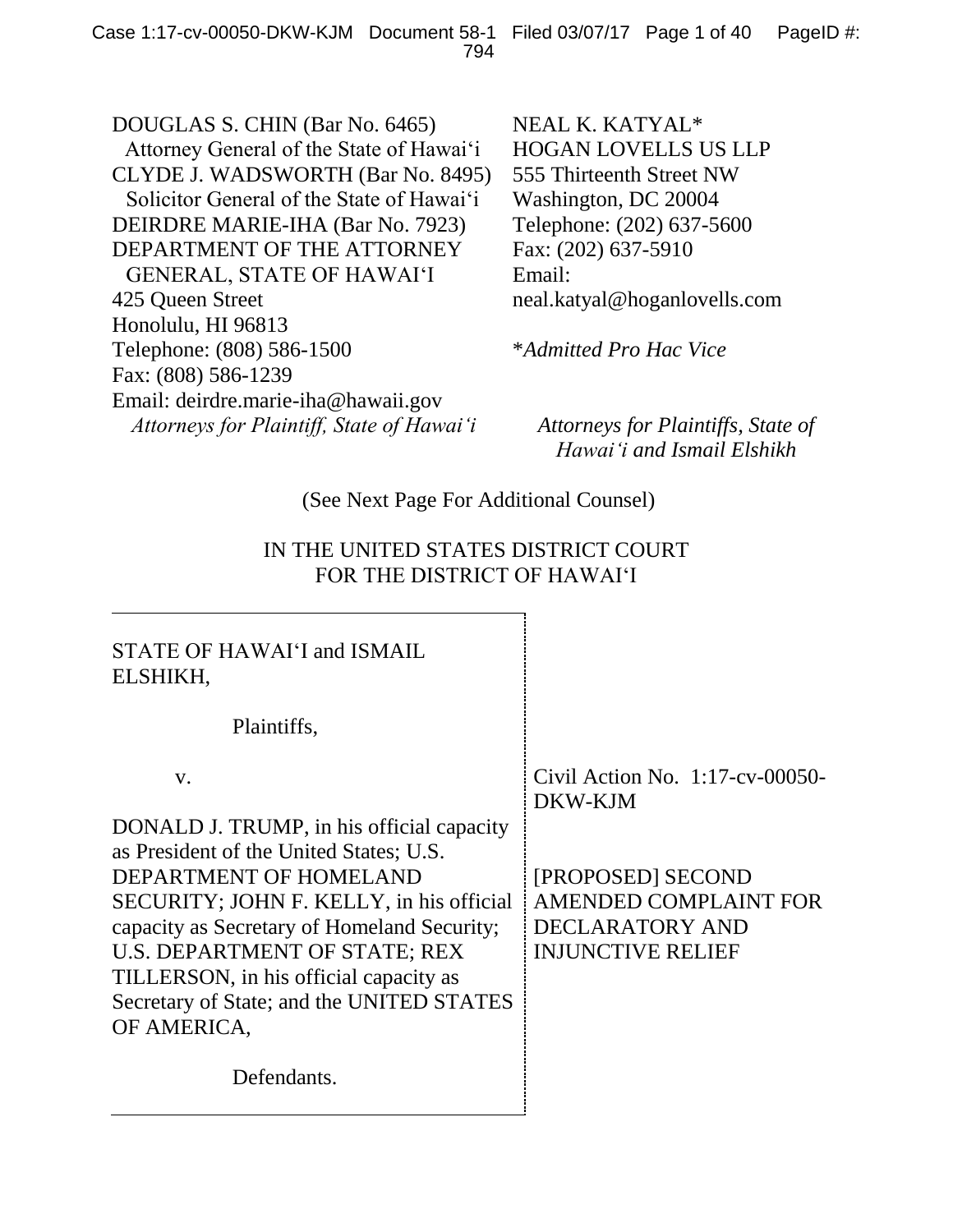#### **ADDITIONAL COUNSEL**

DONNA H. KALAMA (Bar No. 6051) KIMBERLY T. GUIDRY (Bar No. 7813) ROBERT T. NAKATSUJI (Bar No. 6743) Deputy Attorneys General DEPARTMENT OF THE ATTORNEY GENERAL, STATE OF HAWAI'I 425 Queen Street Honolulu, HI 96813 Telephone: (808) 586-1500 Fax: (808) 586-1239

*Attorneys for Plaintiff, State of Hawai'i*

COLLEEN ROH SINZDAK\* MITCHELL P. REICH\* ELIZABETH HAGERTY\* HOGAN LOVELLS US LLP 555 Thirteenth Street NW Washington, DC 20004 Telephone: (202) 637-5600 Fax: (202) 637-5910

THOMAS P. SCHMIDT\* HOGAN LOVELLS US LLP 875 Third Avenue New York, NY 10022 Telephone: (212) 918-3000 Fax: (212) 918-3100

SARA SOLOW\* ALEXANDER B. BOWERMAN\* HOGAN LOVELLS US LLP 1835 Market St., 29th Floor Philadelphia, PA 19103 Telephone: (267) 675-4600 Fax: (267) 675-4601

*\*Admitted Pro Hac Vice*

*Attorneys for Plaintiffs, State of Hawai'i and Ismail Elshikh*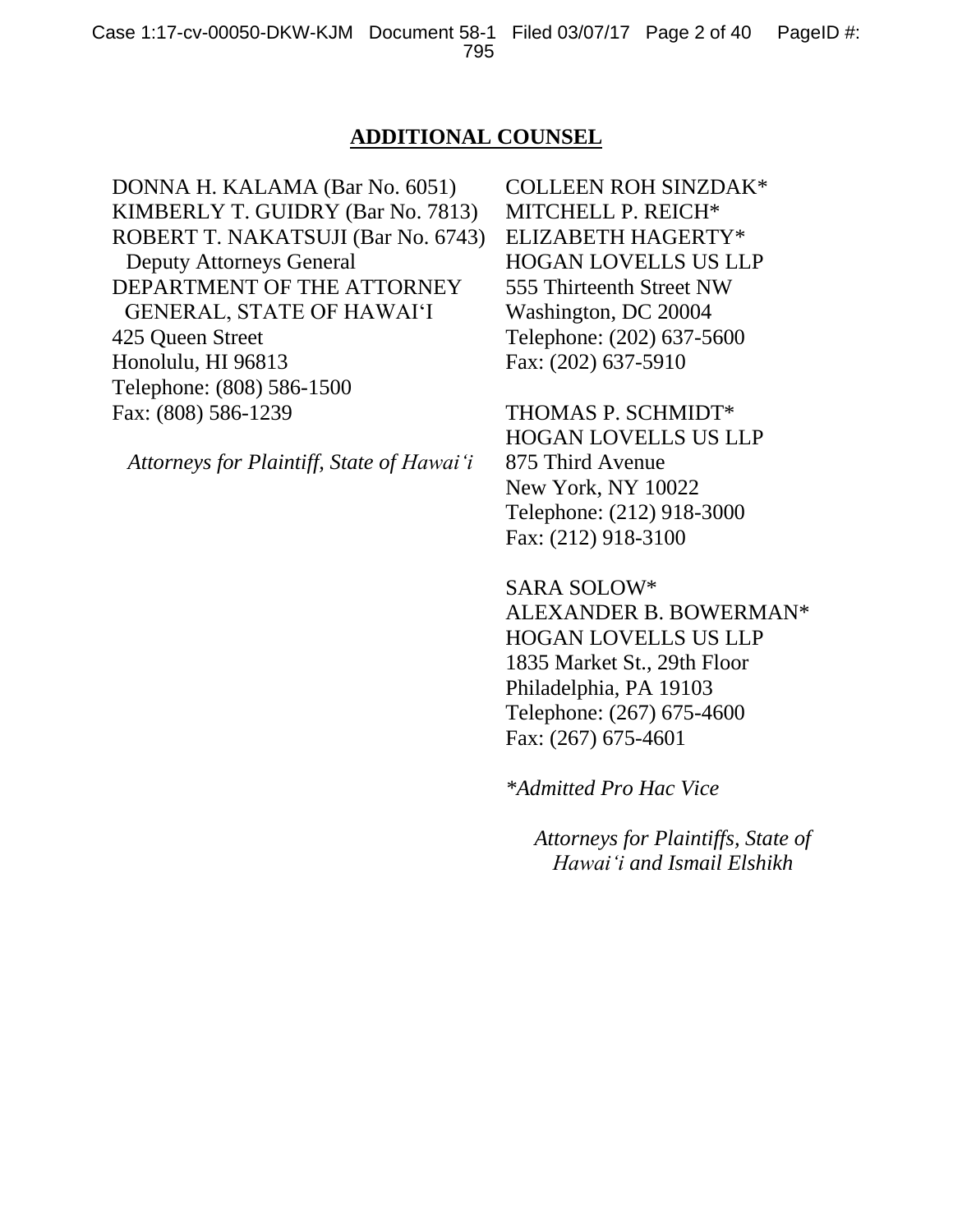### **INTRODUCTION**

1. The State of Hawai'i (the "State") brings this action to protect its residents, its employers, its educational institutions, and its sovereignty against illegal actions of President Donald J. Trump and the federal government, specifically: President Trump's March 6, 2017 Executive Order, "Protecting the Nation From Foreign Terrorist Entry into the United States" (the "Executive Order").<sup>1</sup> Plaintiff Ismail Elshikh, PhD, the Imam of the Muslim Association of Hawai'i, joins the State in its challenge because the Executive Order inflicts a grave injury on Muslims in Hawai'i, including Dr. Elshikh, his family, and members of his Mosque.

2. President Trump's original Executive Order dated January 27, 2017 blocked the entry into the United States, including Hawai'i, of any person from seven Muslim-majority countries: Iran, Iraq, Libya, Somalia, Sudan, Syria, and Yemen.<sup>2</sup> His new Executive Order also blocks the entry into the United States, including Hawai'i, of nationals from six of the same countries—all except for Iraq—as long as those individuals do not have a valid U.S. visa as of the effective date of the Executive Order, or did not have one as of 5:00 p.m. EST on January 27, 2017. In other words, the Executive Order means that no prospective visa holder from the six designated countries will be able to enter the United States. This second Executive Order is infected with the same legal problems as the first Order—undermining bedrock constitutional and statutory guarantees.

3. The Executive Order means that thousands of individuals across the United States and in Hawai'i who have immediate family members living in the

l

 $<sup>1</sup>$  As of this filing, President Trump's March 6, 2017 has not yet been published in</sup> the Federal Register. A copy of the Executive Order published on the White House website is attached as Exhibit 1, and is available at https://goo.gl/rnecqx. 2 *See* Executive Order No. 13769, 82 Fed. Reg. 8977 (Jan. 27, 2017). A copy of the first Executive Order is attached as Exhibit 2.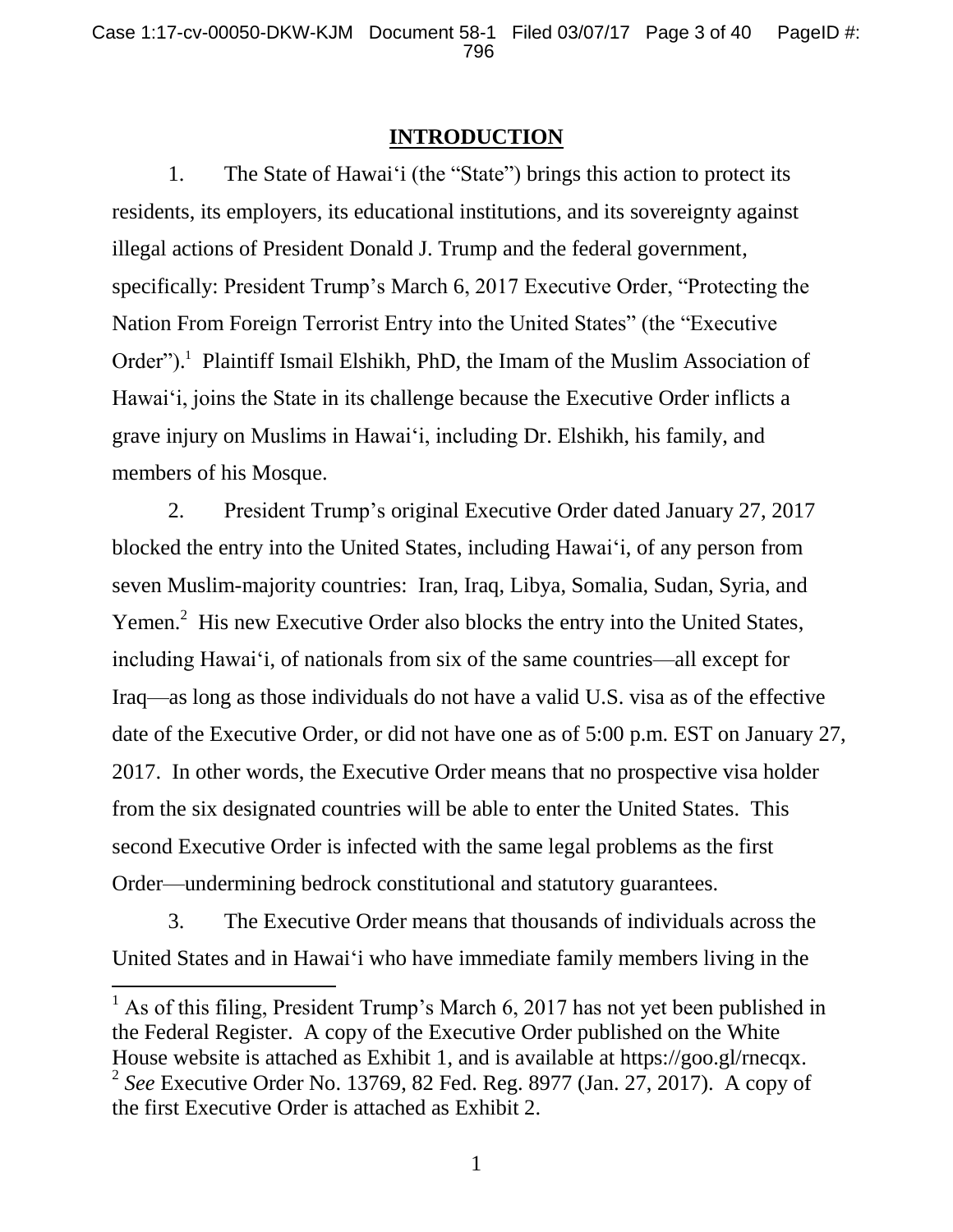affected countries will now be unable to receive visits from those persons or to be reunited with them in the United States. It means that universities, employers, and other institutions throughout the United States and in Hawai'i will be unable to recruit or to welcome qualified individuals from the six designated countries. It threatens certain non-citizens within the United States and in Hawai'i with the possibility that they will be unable to travel abroad and return—for instance, because their visa only permits them one entry, or because their visa will have expired during the time the Executive Order is still in place.

4. President Trump's Executive Order is subjecting a portion of Hawaii's population, including Dr. Elshikh, his family, and members of his Mosque, to discrimination and second-class treatment, in violation of both the Constitution and the Immigration and Nationality Act. The Order denies them their right to associate with family members overseas on the basis of their religion and national origin. And it results in their having to live in a country and in a State where there is the perception that the Government has established a disfavored religion.

5. The Executive Order bars students, tourists, family members, and other visitors from the State on grounds that Congress and the Constitution have expressly prohibited. It is damaging Hawaii's institutions, harming its economy, and eroding Hawaii's sovereign interests in maintaining the separation between church and state as well as in welcoming persons from all nations around the world into the fabric of its society.

6. Plaintiffs accordingly seek an Order invalidating the portions of President Trump's Executive Order challenged here.

### **JURISDICTION AND VENUE**

7. This Court has Federal Question Jurisdiction under 28 U.S.C. § 1331 because this action arises under the U.S. Constitution, the Administrative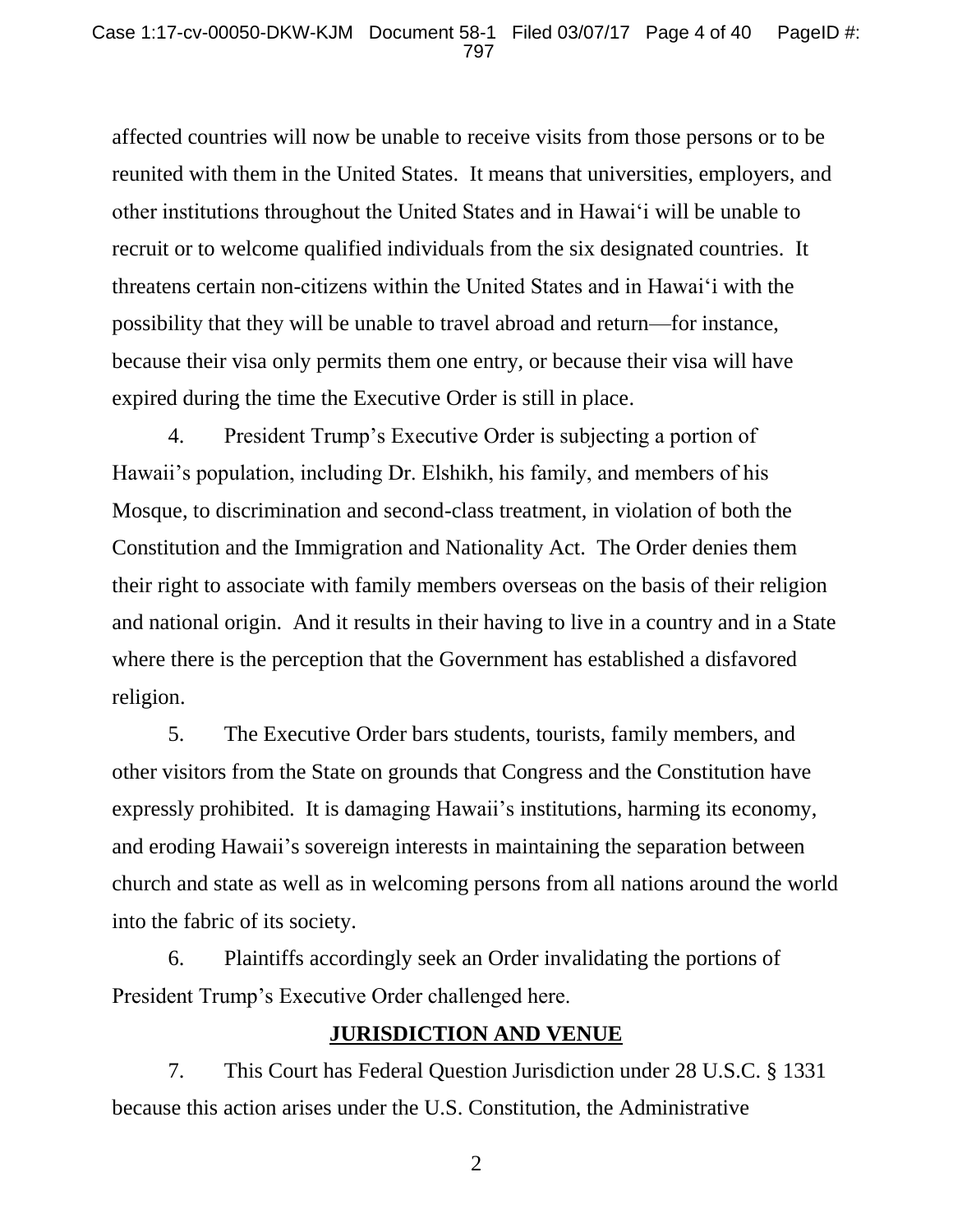Procedure Act ("APA"), the Immigration and Nationality Act ("INA"), and other Federal statutes.

8. The Court is authorized to award the requested declaratory and injunctive relief under the Declaratory Judgment Act, 28 U.S.C. §§ 2201-2202, and the APA, 5 U.S.C. § 706.

9. Venue is proper in this District pursuant to 28 U.S.C. § 1391(b)(2) and  $(e)(1)$ . A substantial part of the events giving rise to this claim occurred in this District, and each Defendant is an officer of the United States sued in his official capacity.

# **PARTIES**

10. Plaintiffs are the State of Hawai'i and Ismail Elshikh, PhD.

11. Hawai'i is the nation's most ethnically diverse State, and is home to more than 250,000 foreign-born residents. More than 100,000 of Hawaii's foreign-born residents are non-citizens.<sup>3</sup>

12. Estimates from the Fiscal Policy Institute show that as of 2010, Hawai'i had the fifth-highest percentage of foreign-born workers of any State (20% of the labor force). And 22.5% of Hawai'i business owners were foreign-born.<sup>4</sup>

13. Thousands of people living in Hawai'i obtain lawful permanent resident status each year, including over  $6,500$  in  $2015$ .<sup>5</sup> That includes numerous

<sup>3</sup> United States Census Bureau, *2015 American Community Survey 1-Year Estimates*, *available at* https://goo.gl/IGwJyf. A collection of the relevant data for Hawai'i is attached as Exhibit 3.

<sup>4</sup> The Fiscal Policy Institute, *Immigrant Small Business Owners*, at 24 (June 2012), *available at* https://goo.gl/vyNK9W.

<sup>5</sup> U.S. Department of Homeland Security, *Lawful Permanent Residents Supplemental Table 1: Persons Obtaining Lawful Permanent Resident Status by State or Territory of Residence and Region and Country of Birth Fiscal Year 2015*, *available at* https://goo.gl/ELYIkn. Copies of these tables for fiscal years 2005 through 2015 are attached as Exhibit 4.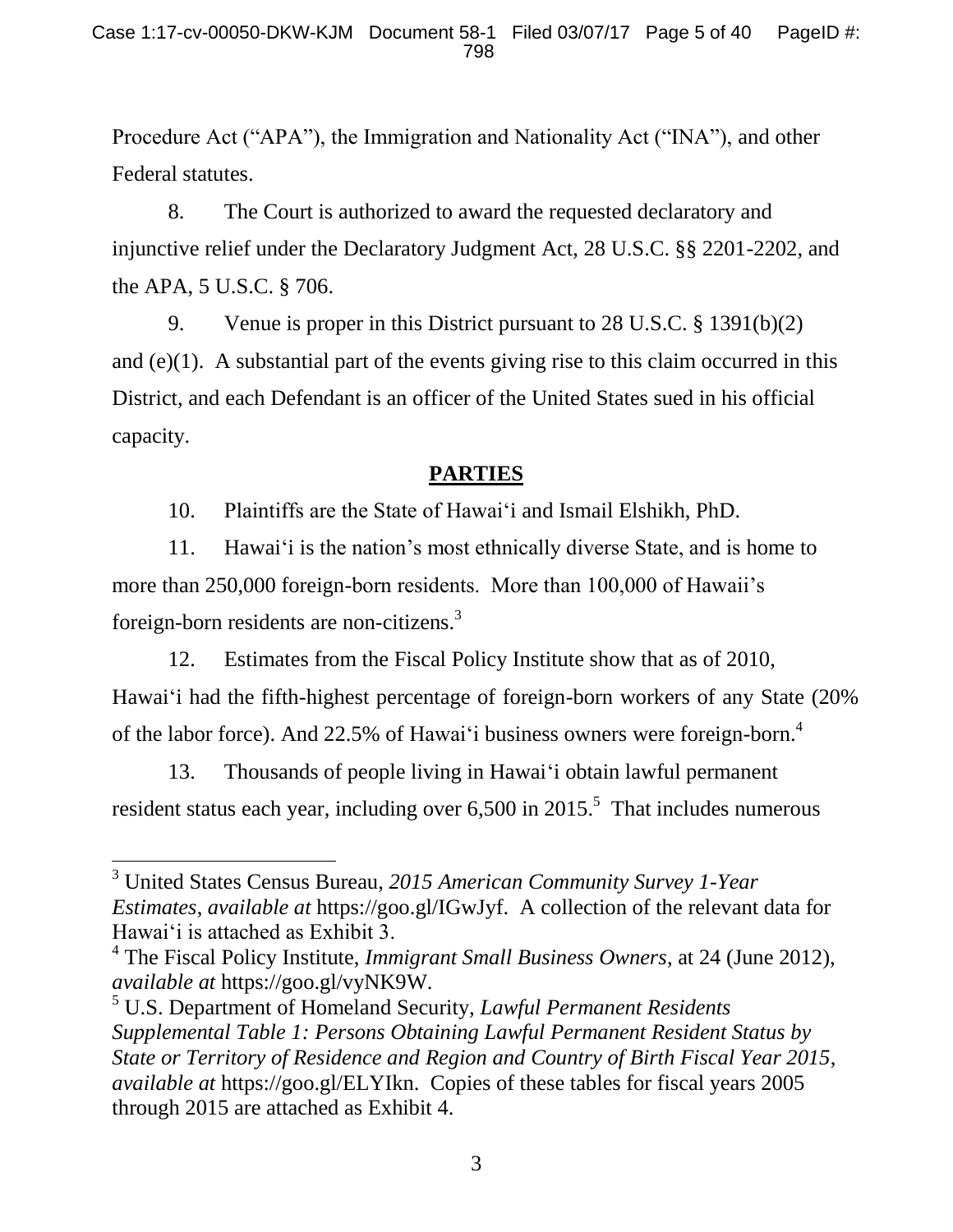individuals from the seven countries designated in the original Executive Order. According to DHS statistics, over 100 Hawai'i residents from Iran, Iraq, and Syria have obtained lawful permanent resident status since 2004 (DHS has withheld data pertaining to additional residents from the seven designated countries).<sup>6</sup>

14. Hawai'i is also home to 12,000 foreign students.<sup>7</sup> That includes numerous individuals from the seven originally-designated countries. At the University of Hawai'i, there are at least 27 graduate students from the seven countries studying pursuant to valid visas issued by the U.S. government.

15. In 2016, Hawaii's foreign students contributed over \$400 million to Hawaii's economy through the payment of tuition and fees, living expenses, and other activities. These foreign students supported 7,590 jobs and generated more than \$43 million in state tax revenues. $8<sup>8</sup>$ 

16. In 2009, foreign residents (i.e., non-citizens who had not obtained lawful permanent resident status) made up 42.9% of doctorate students, and 27.7% of master's students in science, technology, engineering, and mathematics ("STEM") programs in Hawai'i. $9$ 

17. Hawaii's educational institutions have diverse faculties. At the University of Hawai'i, there are approximately 477 international faculty members legally present in the United States. There are at least 10 faculty members at the University who are lawful permanent residents from one of the seven designated

 $\overline{a}$ 

<sup>6</sup> *See* Exhibit 4.

<sup>7</sup> Hawaii Department of Business, Economic Development & Tourism, *The Economic Impact of International Students in Hawaii – 2016 Update*, at 8 (June 2016), *available at* https://goo.gl/mogNMA.

<sup>8</sup> *The Economic Impact of International Students in Hawaii – 2016 Update*, *supra*, at 10-11.

<sup>9</sup> U.S. Chamber of Commerce et al., *Help Wanted: The Role of Foreign Workers in the Innovation Economy*, at 21 (2013), *available at* https://goo.gl/c3BYBu.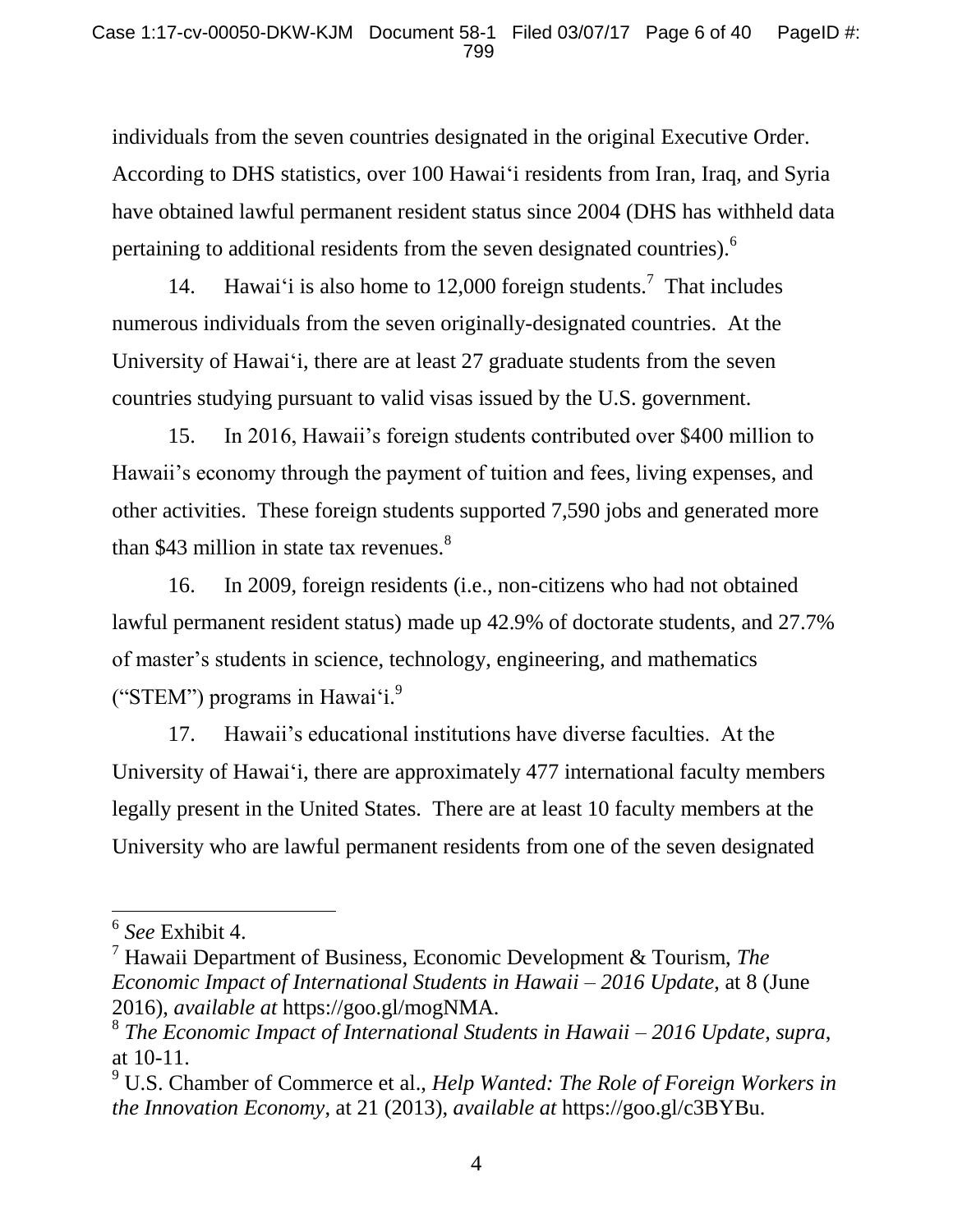countries in the original Executive Order, and 30 visiting faculty members with valid visas who are from one of the seven designated countries.

18. Tourism is Hawaii's "lead economic driver."<sup>10</sup> In 2015 alone, Hawai'i welcomed 8.7 million visitors accounting for \$15 billion in spending.<sup>11</sup>

19. Hawai'i is home to several airports, including Honolulu International Airport and Kona International Airport.

20. David Yutaka Ige is the Governor of Hawai'i, the chief executive officer of the State of Hawai'i. The Governor is responsible for overseeing the operations of the state government, protecting the welfare of Hawaii's citizens, and ensuring that the laws of the State are faithfully executed.

21. Douglas S. Chin is the Attorney General of Hawai'i, the chief legal officer of the State. The Attorney General is charged with representing the State in Federal Court on matters of public concern.

22. The Constitution of the State of Hawai'i provides that "[n]o law shall be enacted respecting an establishment of religion, or prohibiting the free exercise thereof." Haw. Const. art. I, § 4. And the State has declared that the practice of discrimination "because of race, color, religion, age, sex, including gender identity or expression, sexual orientation, marital status, national origin, ancestry, or disability" is against public policy. Haw. Rev. Stat. Ann. § 381-1; *accord id.* §§ 489-3 & 515-3.

23. The State has an interest in protecting the health, safety, and welfare of its residents and in safeguarding its ability to enforce state law. The State also has an interest in "assuring that the benefits of the federal system," including the

<sup>10</sup> Hawai'i Tourism Authority, *2016 Annual Report to the Hawai'i State Legislature*, at 20, *available at* https://goo.gl/T8uiWW.

<sup>11</sup> Hawai'i Tourism Authority, *2015 Annual Visitor Research Report*, at 2, *available at* https://goo.gl/u3RQmX. A copy of the table of contents and executive summary of this report is attached as Exhibit 5.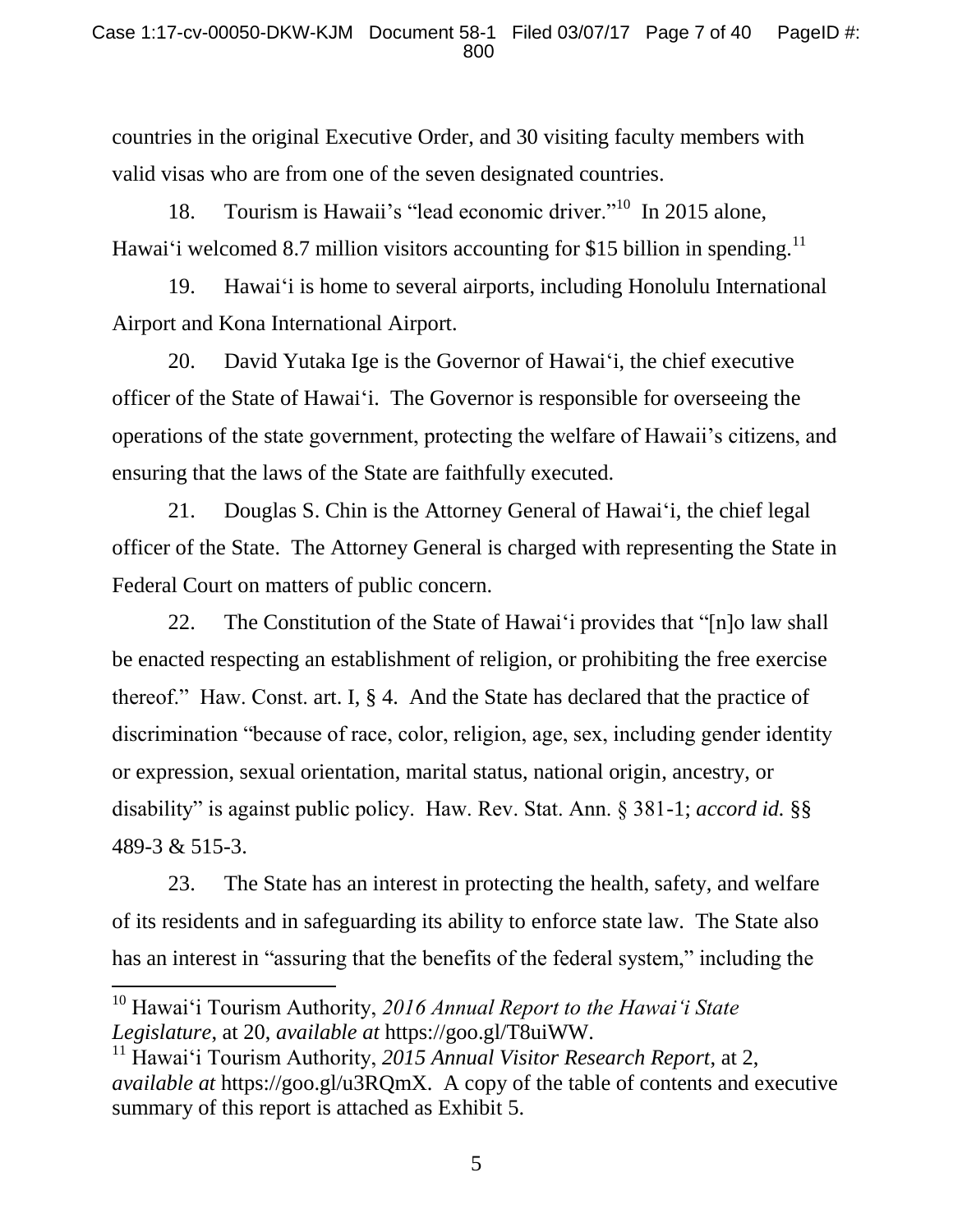rights and privileges protected by the United States Constitution and Federal statutes, "are not denied to its general population." *Alfred L. Snapp & Sons, Inc. v. Puerto Rico*, 458 U.S. 592, 608 (1982). The State's interests extend to all of the State's residents, including individuals who suffer indirect injuries and members of the general public.

24. Plaintiff Ismail Elshikh, PhD, is an American citizen of Egyptian descent. He has been a resident of Hawai'i for over a decade.

25. Dr. Elshikh is the Imam of the Muslim Association of Hawai'i. He is a leader within Hawaii's Islamic community.

26. Dr. Elshikh's wife is of Syrian descent and is also a resident of Hawai'i.

27. Dr. Elshikh's mother-in-law is a Syrian national, living in Syria. Dr. Elshikh's wife filed an I-130 Petition for Alien Relative on behalf of her mother in September 2015. The I-130 Petition was approved in February 2016. Dr. Elshikh's mother-in-law does not currently hold a visa to enter the United States.

28. Dr. Elshikh and his wife have five children. They are all American citizens and residents of Hawai'i.

29. Defendant Donald J. Trump is the President of the United States. He issued both the original January 27, 2017 Executive Order, as well as the new March 6, 2017 Executive Order that is the subject of this Complaint.

30. Defendant U.S. Department of Homeland Security ("DHS") is a federal cabinet agency responsible for implementing and enforcing the Immigration and Nationality Act ("INA") and the Executive Order that is the subject of this Complaint. DHS is a Department of the Executive Branch of the United States Government, and is an agency within the meaning of 5. U.S.C. § 552(f). United States Customs and Border Protection ("CBP") is an Operational and Support Component agency within DHS, and is responsible for detaining and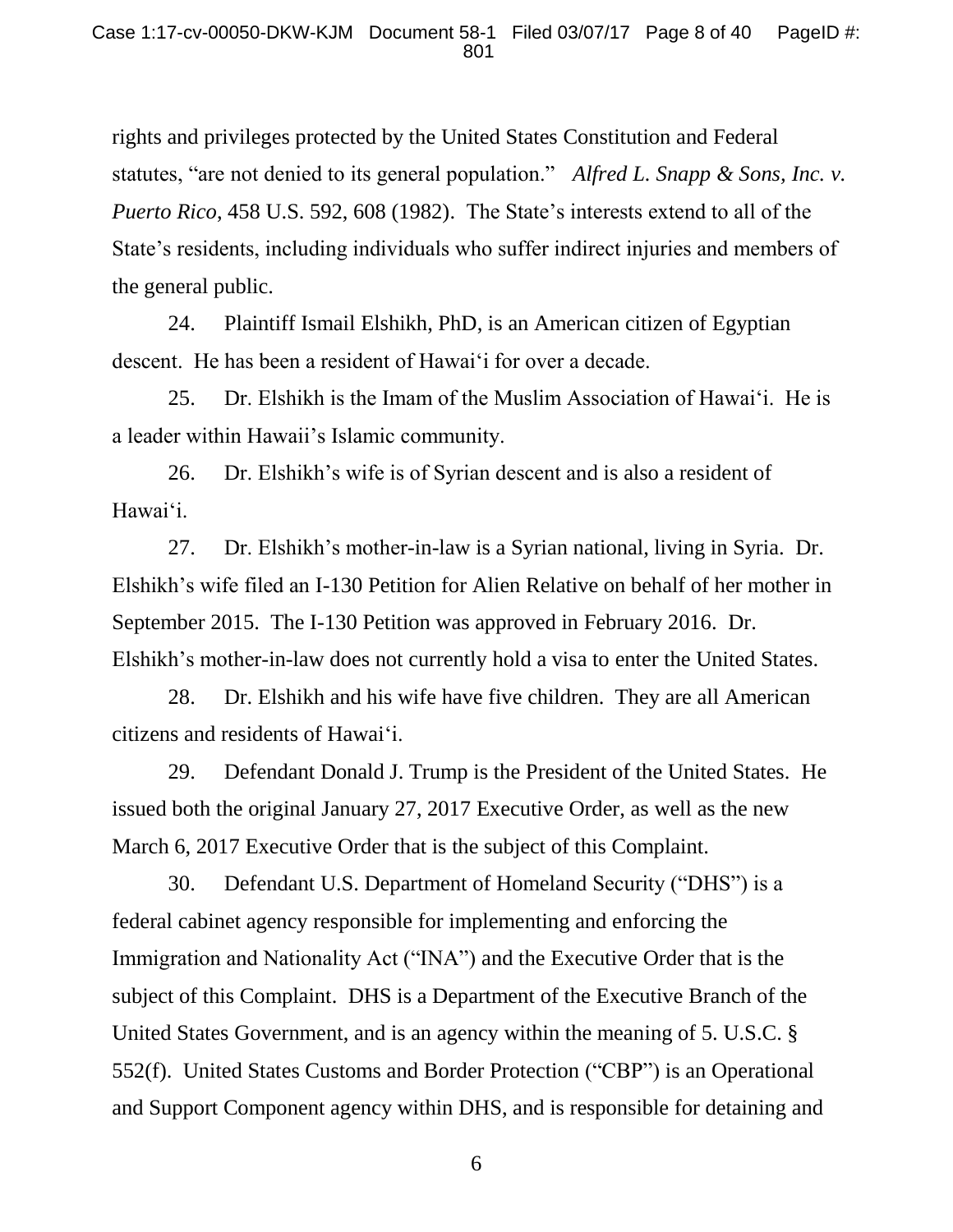removing non-citizens from Iran, Syria, Somalia, Sudan, Libya, and Yemen who arrive at air, land, and sea ports across the United States, including Honolulu International Airport and Kona International Airport.

31. Defendant John F. Kelly is the Secretary of Homeland Security. He is responsible for implementing and enforcing the INA and the Executive Order that is the subject of this Complaint, and he oversees CBP. He is sued in his official capacity.

32. Defendant U.S. Department of State is a federal cabinet agency responsible for implementing the U.S. Refugee Admissions Program and the Executive Order that is the subject of this Complaint. The Department of State is a department of the Executive Branch of the United States Government, and is an agency within the meaning of 5 U.S.C. § 552(f).

33. Defendant Rex Tillerson is the Secretary of State. He oversees the Department of State's implementation of the U.S. Refugee Admissions Program and the Executive Order that is the subject of this Complaint. The Secretary of State has authority to determine and implement certain visa procedures for noncitizens. Secretary Tillerson is sued in his official capacity.

34. Defendant United States of America includes all government agencies and departments responsible for the implementation of the INA, and for detention and removal of non-citizens from Iran, Syria, Somalia, Sudan, Libya, and Yemen who arrive at air, land, and sea ports across the United States, including Honolulu International Airport and Kona International Airport.

## **ALLEGATIONS**

## **A. President Trump's Campaign Promises.**

35. President Trump repeatedly campaigned on the promise that he would ban Muslim immigrants and refugees from entering the United States, particularly from Syria, and maintained the same rhetoric after he was elected.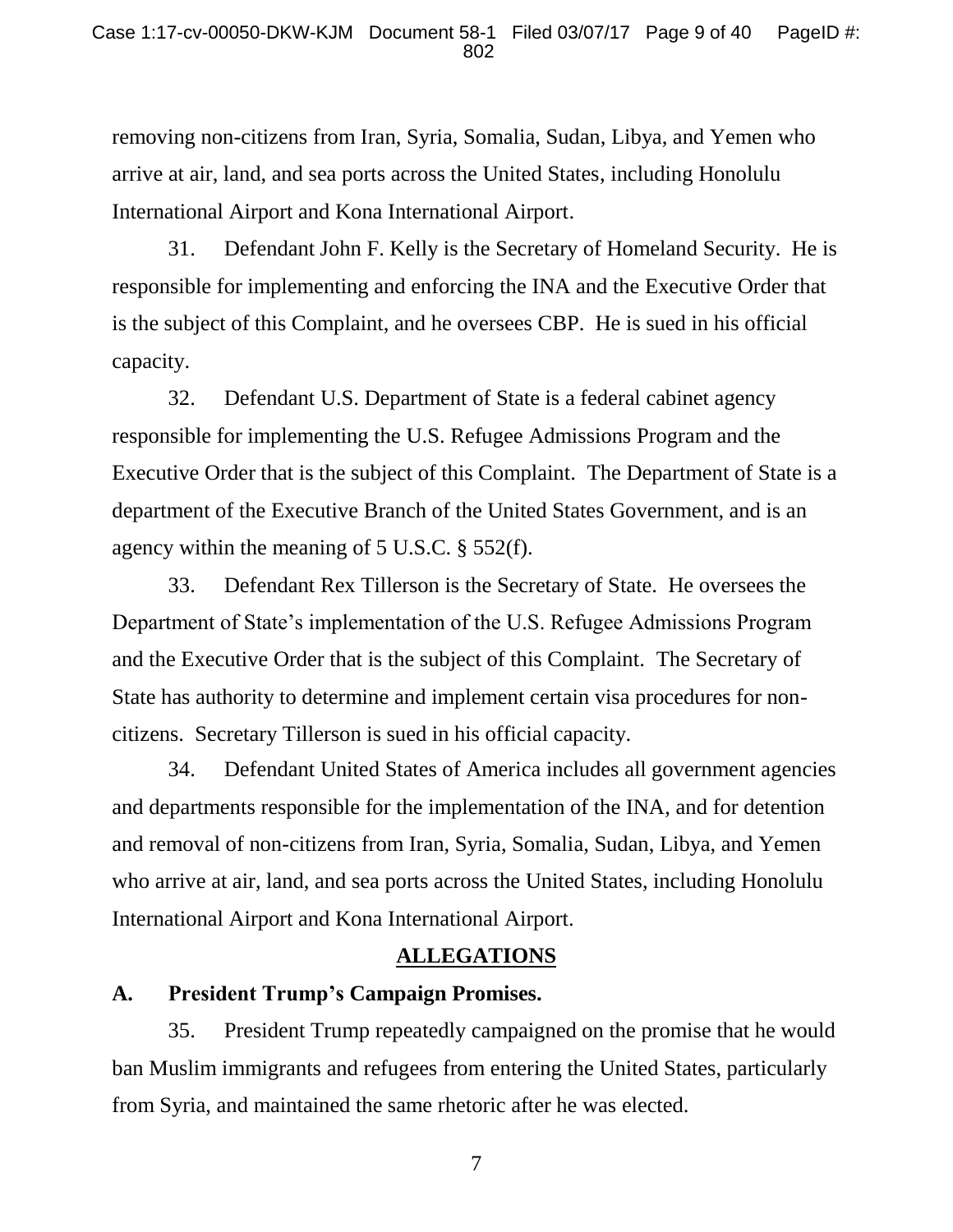36. On July 11, 2015, Mr. Trump claimed (falsely) that Christian refugees from Syria are blocked from entering the United States. In a speech in Las Vegas, Mr. Trump said, "If you're from Syria and you're a Christian, you cannot come into this country, and they're the ones that are being decimated. If you are Islamic . . . it's hard to believe, you can come in so easily."<sup>12</sup>

37. On September 30, 2015, while speaking in New Hampshire about the 10,000 Syrian refugees the Obama Administration had accepted for 2016, Mr. Trump said "if I win, they're going back!" He said "they could be ISIS," and referred to Syrian refugees as a "200,000-man army."<sup>13</sup>

38. On December 7, 2015, shortly after the terror attacks in Paris, Mr. Trump issued a press release entitled: "Donald J. Trump Statement on Preventing Muslim Immigration."<sup>14</sup> The press release stated: "Donald J. Trump is calling for a total and complete shutdown of Muslims entering the United States . . . ." The release asserted that "there is great hatred towards Americans by large segments of the Muslim population." The press release remains accessible on www.donaldjtrump.com as of this filing.

39. The next day, when questioned about the proposed "shutdown," Mr. Trump compared his proposal to President Franklin Roosevelt's internment of Japanese Americans during World War II, saying, "[Roosevelt] did the same

 $\overline{a}$ 

<sup>12</sup> Louis Jacobson, *Donald Trump says if you're from Syria and a Christian, you can't come to the U.S. as a refugee*, Politifact (July 20, 2015 10:00 AM ET), https://goo.gl/fucYZP.

<sup>13</sup> Ali Vitali, *Donald Trump in New Hampshire: Syrian Refugees Are 'Going Back*, NBC News (Oct. 1, 2015, 7:33 AM ET), https://goo.gl/4XSeGX.

<sup>14</sup> Press Release, Donald J. Trump for President, *Donald J. Trump Statement on Preventing Muslim Immigration* (Dec. 7, 2015), *available at* https://goo.gl/D3OdJJ. A copy of this press release is attached as Exhibit 6.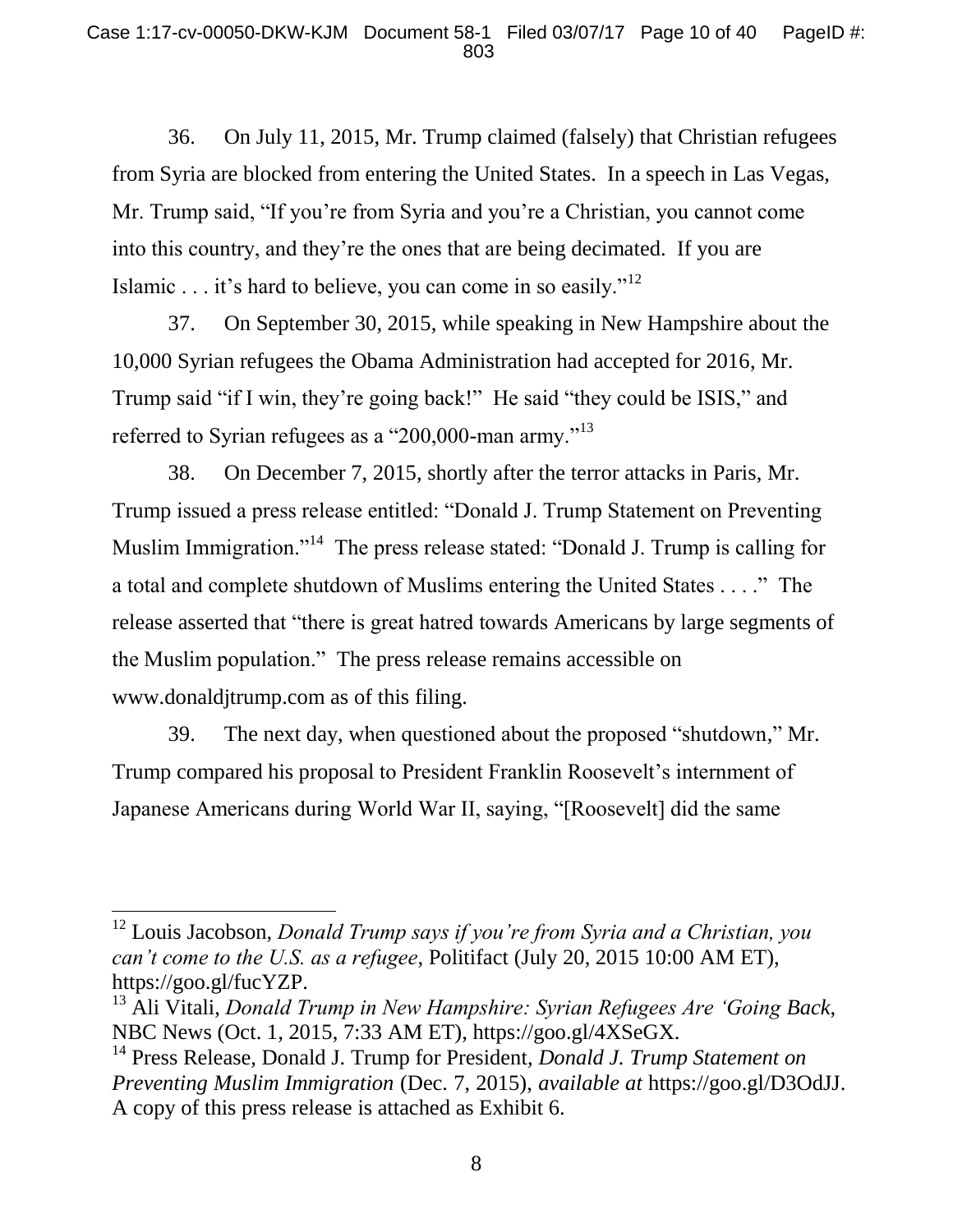thing."<sup>15</sup> When asked what the customs process would look like for a Muslim noncitizen attempting to enter the United States, Mr. Trump said, "[T]hey would say, are you Muslim?" The interviewer responded: "And if they said 'yes,' they would not be allowed into the country." Mr. Trump said: "That's correct."<sup>16</sup>

40. During a Republican primary debate in January 2016, Mr. Trump was asked about how his "comments about banning Muslims from entering the country created a firestorm," and whether he wanted to "rethink this position." He said, " $\text{No.}^{\cdot,17}$ 

41. A few months later, in March 2016, Mr. Trump said, during an interview, "I think Islam hates us." Mr. Trump was asked, "Is there a war between the West and radical Islam, or between the West and Islam itself?" He replied: "It's very hard to separate. Because you don't know who's who."<sup>18</sup>

42. Later, as the presumptive Republican nominee, Mr. Trump began using facially neutral language, at times, to describe the Muslim ban. Following the mass shootings at an Orlando nightclub in June 2016, Mr. Trump gave a speech promising to "suspend immigration from areas of the world where there's a proven history of terrorism against the United States, Europe or our allies until we fully understand how to end these threats." But he continued to link that idea to the need to stop "importing radical Islamic terrorism to the West through a failed

<sup>15</sup> Jenna Johnson, *Donald Trump says he is not bothered by comparisons to Hitler*, The Washington Post (Dec. 8, 2015), https://goo.gl/6G0oH7.

<sup>16</sup> Nick Gass, *Trump not bothered by comparisons to Hitler*, Politico (Dec. 8, 2015 7:51 AM ET), https://goo.gl/IkBzPO.

<sup>17</sup> The American Presidency Project, *Presidential Candidates Debates: Republican Candidates Debate in North Charleston, South Carolina* (January 14, 2016), https://goo.gl/se0aCX.

<sup>&</sup>lt;sup>18</sup> Anderson Cooper 360 Degrees: Exclusive Interview With Donald Trump (CNN television broadcast Mar. 9, 2016, 8:00 PM ET), *transcript available at*  https://goo.gl/y7s2kQ.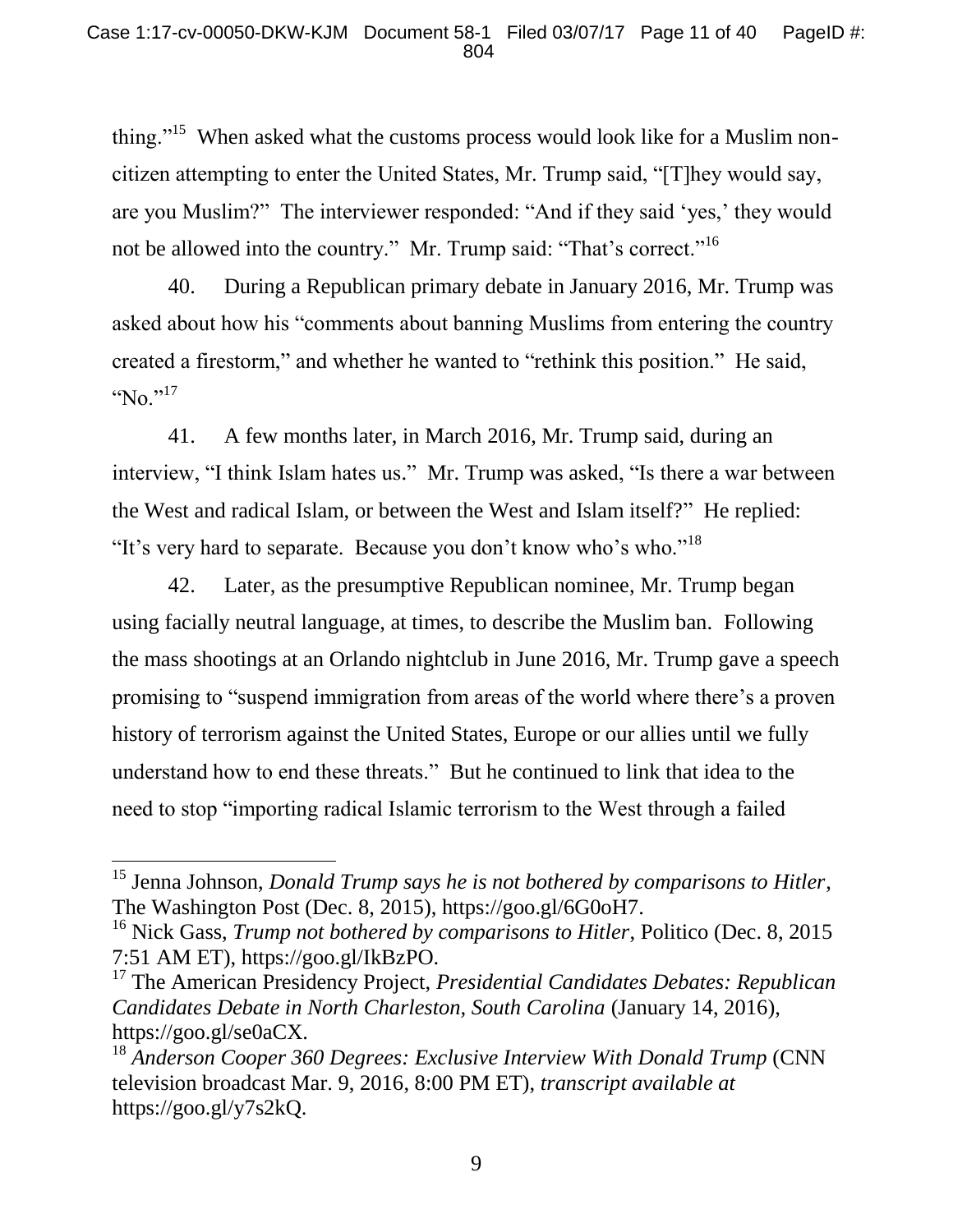immigration system." He said that "to protect the quality of life for all Americans—women and children, gay and straight, Jews and Christians and all people then we need to tell the truth about radical Islam." And he criticized Hillary Clinton for, as he described it, "her refusal to say the words 'radical Islam," stating: "Here is what she said, exact quote, 'Muslims are peaceful and tolerant people, and have nothing whatsoever to do with terrorism.' That is Hillary Clinton." Mr. Trump further stated that the Obama administration had "put political correctness above common sense," but said that he "refuse[d] to be politically correct."

43. Mr. Trump's June 2016 speech also covered refugees. He said that "[e]ach year the United States permanently admits 100,000 immigrants from the Middle East and many more from Muslim countries outside of the Middle East. Our government has been admitting ever-growing numbers, year after year, without any effective plan for our own security."<sup>19</sup> He issued a press release stating: "We have to stop the tremendous flow of Syrian refugees into the United States."<sup>20</sup>

44. Later, on July 24, 2016, Mr. Trump was asked: "The Muslim ban. I think you've pulled back from it, but you tell me." Mr. Trump responded: "I don't think it's a rollback. In fact, you could say it's an expansion. I'm looking now at territories. People were so upset when I used the word Muslim. Oh, you can't use

<sup>19</sup> Ryan Teague Beckwith, *Read Donald Trump's Speech on the Orlando Shooting*, Time (June 13, 2016, 4:36 PM ET), https://goo.gl/kgHKrb.

<sup>20</sup> Press Release, Donald J. Trump for President, *Donald J. Trump Addresses Terrorism, Immigration, and National Security* (June 13, 2016), *available at*  https://goo.gl/GcrFhw.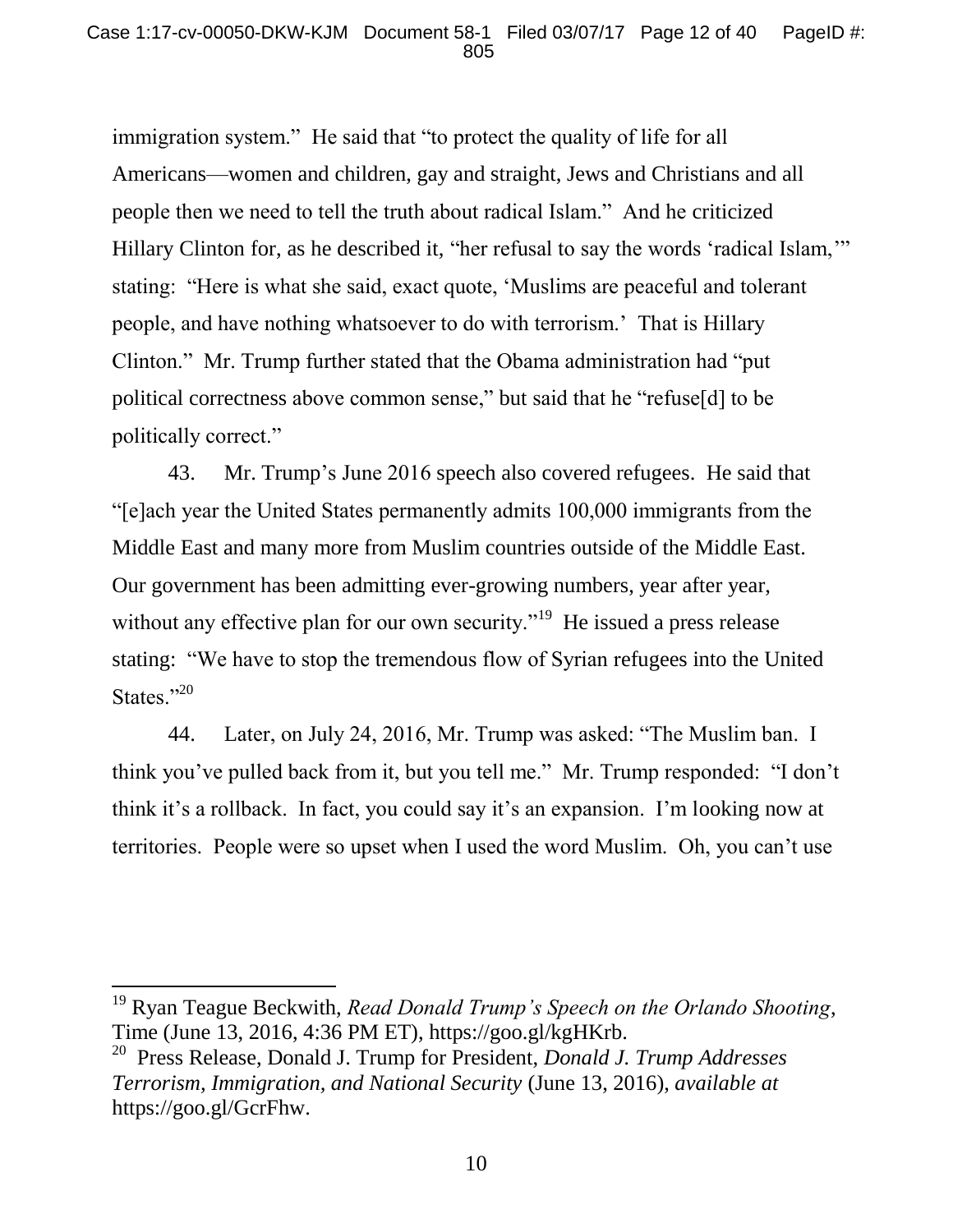the word Muslim. Remember this. And I'm okay with that, because I'm talking territory instead of Muslim."<sup>21</sup>

45. During an October 9, 2016 Presidential Debate, Mr. Trump was asked: "Your running mate said this week that the Muslim ban is no longer your position. Is that correct? And if it is, was it a mistake to have a religious test?" Mr. Trump replied: "The Muslim ban is something that in some form has morphed into a[n] extreme vetting from certain areas of the world." When asked to clarify whether "the Muslim ban still stands," Mr. Trump said, "It's called extreme vetting."<sup>22</sup>

46. Then, on December 21, 2016, following terror attacks in Berlin, Mr. Trump was asked whether he had decided "to rethink or re-evaluate [his] plans to create a Muslim registry or ban Muslim immigration to the United States." Mr. Trump replied: "You know my plans. All along, I've been proven to be right."<sup>23</sup>

### **B. President Trump's First Executive Order.**

 $\overline{a}$ 

47. Within a week of being sworn in, President Trump acted upon his ominous campaign promises to restrict Muslim immigration, curb refugee admissions, and prioritize non-Muslim refugees.

48. In an interview on January 25, 2017, Mr. Trump discussed his plans to implement "extreme vetting" of people seeking entry into the United States. He remarked: "[N]o, it's not the Muslim ban. But it's countries that have tremendous terror. . . . [I]t's countries that people are going to come in and cause us tremendous problems."<sup>24</sup>

<sup>21</sup> *Meet the Press* (NBC television broadcast July 24, 2016), *transcript available at*  https://goo.gl/jHc6aU. A copy of this transcript is attached as Exhibit 7.

<sup>22</sup> The American Presidency Project, *Presidential Debates: Presidential Debate at Washington University in St. Louis, Missouri* (Oct. 9, 2016), https://goo.gl/iIzf0A. <sup>23</sup> *President-Elect Trump Remarks in Palm Beach, Florida*, C-SPAN (Dec. 21, 2016), https://goo.gl/JlMCst.

<sup>24</sup> *Transcript: ABC News Anchor David Muir Interviews President Trump*, ABC News (Jan. 25, 2017, 10:25 PM ET), https://goo.gl/NUzSpq.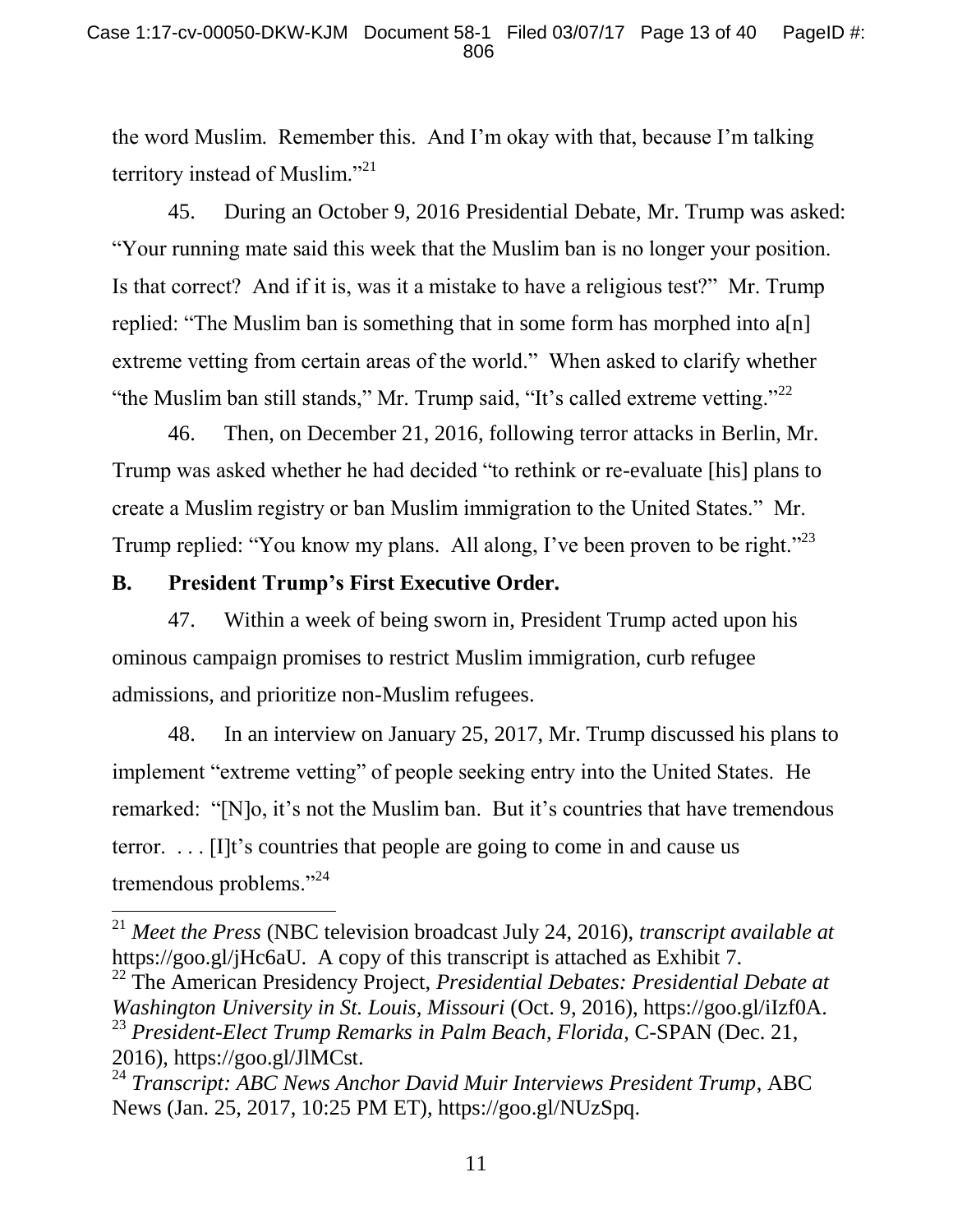49. Two days later, on January 27, 2017, President Trump signed an Executive Order entitled, "Protecting the Nation From Foreign Terrorist Entry into the United States."

50. The first Executive Order was issued without a notice and comment period and without interagency review. Moreover, the first Executive Order was issued with little explanation of how it could further its stated objective.

51. When signing the first Executive Order, President Trump read the title, looked up, and said: "We all know what that means."<sup>25</sup> President Trump said he was "establishing a new vetting measure to keep radical Islamic terrorists out of the United States of America," and that: "We don't want them here."<sup>26</sup>

52. Section 3 of the first Executive Order was entitled "Suspension of Issuance of Visas and Other Immigration Benefits to Nationals of Countries of Particular Concern." Section 3(c) "suspend[ed] entry into the United States, as immigrants and nonimmigrants" of persons from countries referred to in Section  $217(a)(12)$  of the INA [8 U.S.C. § 1187(a)(12)], that is: Iran, Iraq, Libya, Somalia, Sudan, Syria, and Yemen. The majority of the population in each of these seven countries is Muslim.

53. According to one report, not a single fatal terrorist attack has been perpetrated in the United States by a national of one of these seven countries since at least  $1975.^{27}$  Other countries whose nationals have perpetrated fatal terrorist

 $\overline{a}$ 

<sup>25</sup> *Trump Signs Executive Orders at Pentagon*, ABC News (Jan. 27, 2017), https://goo.gl/7Jzird.

<sup>26</sup> Sarah Pulliam Bailey, *Trump signs order limiting refugee entry, says he will prioritize Christian refugees*, The Washington Post (Jan. 27, 2017), https://goo.gl/WF2hmS.

<sup>27</sup> Alex Nowrasteh, *Little National Security Benefit to Trump's Executive Order on Immigration*, Cato Institute Blog (Jan. 25, 2017, 3:31 PM ET), https://goo.gl/BCv6rQ.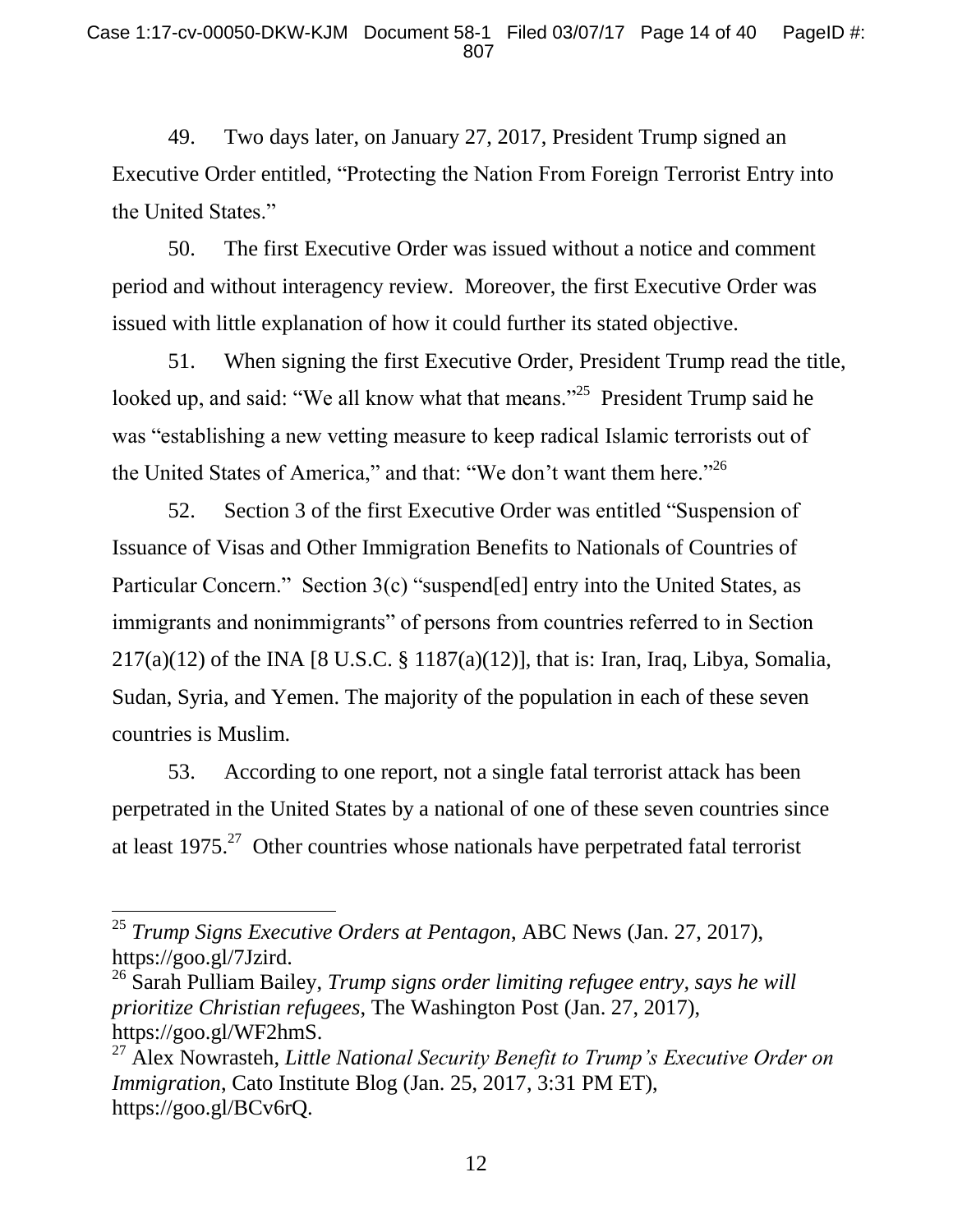attacks in the United States are not part of either the original or the revised immigration ban.<sup>28</sup>

54. Section 3(c) of the first Executive Order meant that Lawful Permanent Residents, foreign students enrolled in U.S. universities (including in Hawai'i), individuals employed in the United States on temporary work visas, and others were to be halted at the border if they arrived in the United States (in Hawai'i or elsewhere) from one of the seven designated countries, including if the individual left the country and tried to return. Section 3(g) of the first Executive Order allowed the Secretaries of State and Homeland Security to make exceptions when they determined that doing so was "in the national interest."

55. The first Executive Order also provided for an expansion of its immigration ban to nationals from additional countries in the future. Section 3(d) directed the Secretary of State to (within about 30 days) "request [that] all foreign governments" provide the United States with information to determine whether a person is a security threat. Section 3(e) directed the Secretaries of Homeland Security and State to "submit to the President a list of countries recommended for inclusion" in the ban from among any countries that did not provide the information requested. Section 3(f) of the first Executive Order gave the Secretaries of State and Homeland Security further authority to "submit to the President the names of any additional countries recommended for similar treatment" in the future.

56. Section 5 of the first Executive Order was entitled "Realignment of the U.S. Refugee Admissions Program for Fiscal Year 2017." Section 5(a) directed the Secretary of State to "suspend the U.S. Refugee Admissions Program (USRAP) for 120 days." Section 5(e) permitted the Secretaries of State and

<sup>28</sup> Scott Schane, *Immigration Ban Is Unlikely to Reduce Terrorist Threat, Experts Say*, N.Y. Times (Jan. 28, 2017), https://goo.gl/MBvOTk.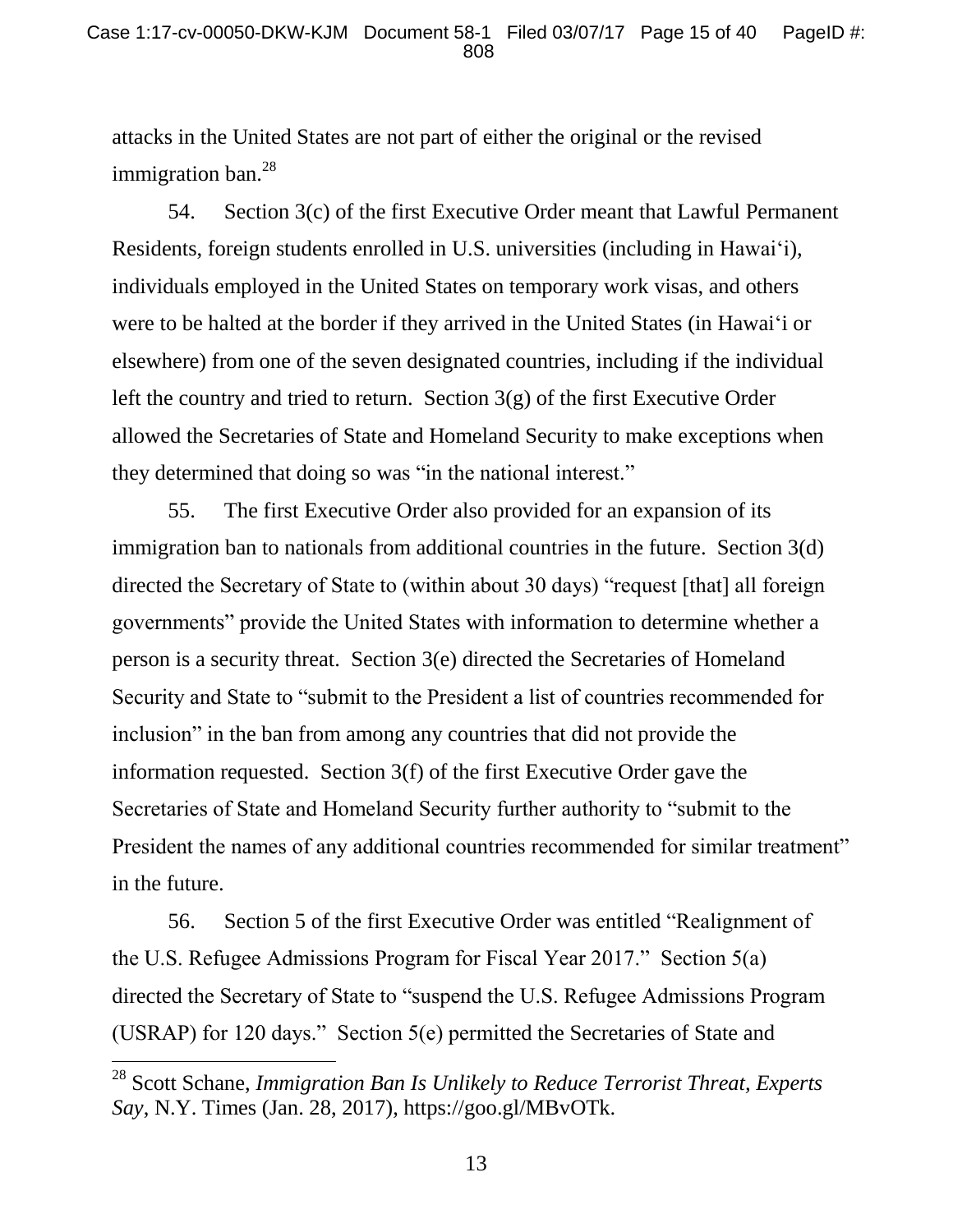Homeland Security to admit individuals as refugees on a case-by-case basis, but only if they determined that admission of the refugee was in the "national interest," including "when the person is a religious minority in his country of nationality facing religious persecution."

57. Section 5(b) directed the Secretaries of State and Homeland Security, "[u]pon resumption of USRAP admissions," to "prioritize refugee claims made by individuals on the basis of religious-based persecution, provided that the religion of the individual is a minority religion in the individual's country of nationality." In Section 5(c), President Trump "proclaim[ed] that the entry of nationals of Syria as refugees is detrimental to the interests of the United States and thus suspend[ed] any such entry" indefinitely.

58. In a January 27, 2017 interview with Christian Broadcasting Network, President Trump said that persecuted Christians would be given priority under the first Executive Order. He said (once again, falsely): "Do you know if you were a Christian in Syria it was impossible, at least very tough to get into the United States? If you were a Muslim you could come in, but if you were a Christian, it was almost impossible and the reason that was so unfair, everybody was persecuted in all fairness, but they were chopping off the heads of everybody but more so the Christians. And I thought it was very, very unfair. So we are going to help them."29

59. The day after signing the first Executive Order, President Trump's advisor, Rudolph Giuliani, explained on television how the Executive Order came to be. He said: "When [Mr. Trump] first announced it, he said, 'Muslim ban.' He

<sup>29</sup> *Brody File Exclusive: President Trump Says Persecuted Christians Will Be Given Priority as Refugees*, Christian Broadcasting Network (Jan. 27, 2017), https://goo.gl/2GLB5q.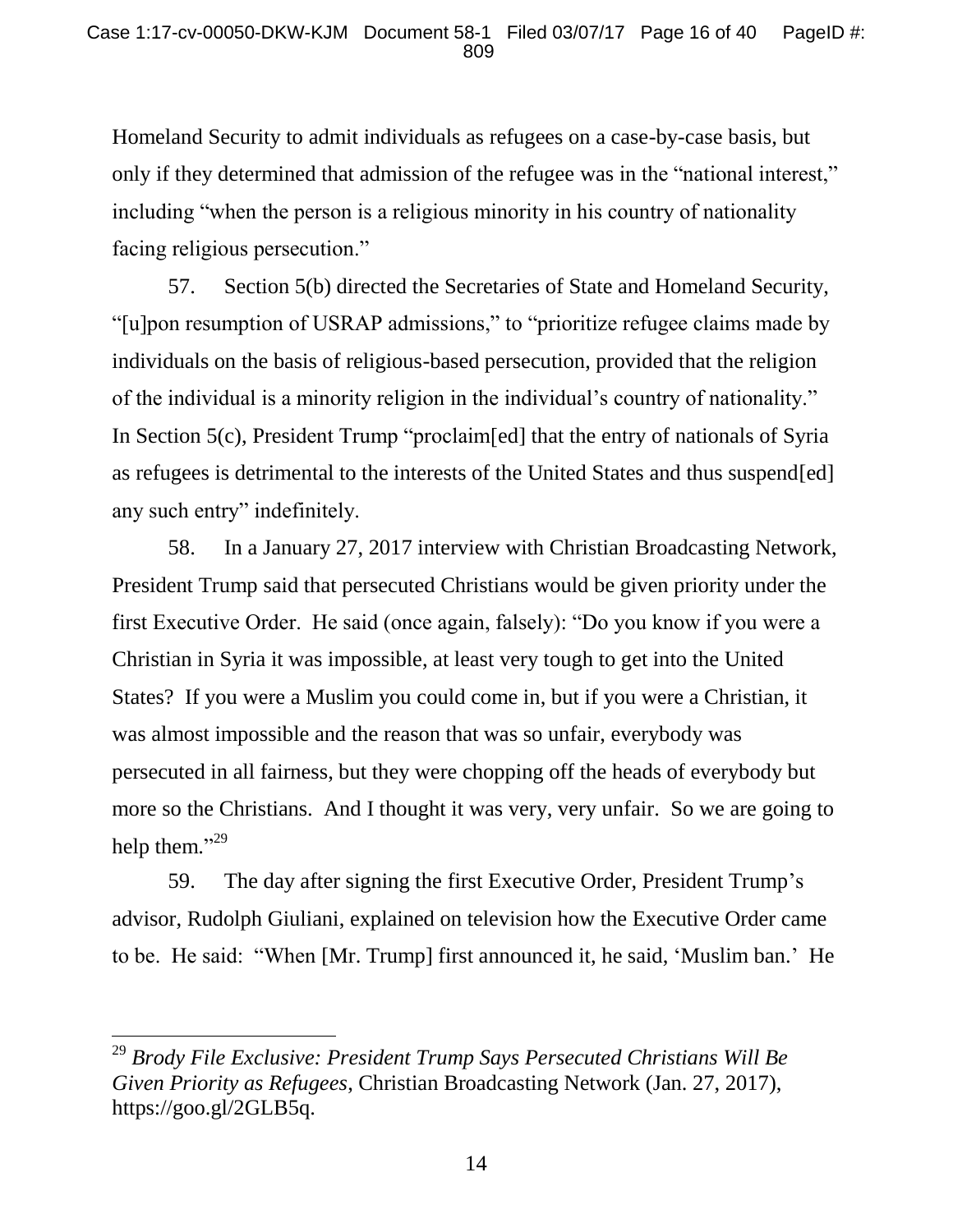called me up. He said, 'Put a commission together. Show me the right way to do it legally.""30

60. The President and his spokespersons defended the rushed nature of their issuance of the first Executive Order on January 27, 2017, by saying that their urgency was imperative to stop the inflow of dangerous persons to the United States. On January 30, 2017, President Trump tweeted: "If the ban were announced with a one week notice, the 'bad' would rush into our country during that week."<sup>31</sup> In a forum on January 30, 2017 at George Washington University, White House spokesman Sean Spicer said: "At the end of the day, what was the other option? To rush it out quickly, telegraph it five days so that people could rush into this country and undermine the safety of our nation?"<sup>32</sup> On February 9, 2017, President Trump claimed he had sought a one-month delay between signing and implementation, but was told by his advisors that "you can't do that because then people are gonna pour in before the toughness."<sup>33</sup>

61. On February 25, 2017, a draft report published by the Department of Homeland Security—and obtained by the Associated Press—concluded that citizenship was an "unlikely indicator" of terrorism threats against the United States. The draft report also found that very few persons from the seven countries included in President Trump's first Executive Order had carried out or attempted to

<sup>30</sup> Amy B. Wang, *Trump asked for a 'Muslim ban,' Giuliani says – and ordered a commission to do it 'legally'*, The Washington Post (Jan. 29, 2017), https://goo.gl/Xog80h. A copy of this article is attached as Exhibit 8.

 $\overline{a}$ 

<sup>32</sup> *See* Videotape: *WATCH: White House Press Secretary Sean Spicer joins forum At George Washington University to discuss the Trump Administration's "war" with the media and the access journalists should have covering the White House*, at 1:00, Fox 5 DC (Jan. 30, 2017), *available at* https://goo.gl/cpNUjT.

<sup>33</sup> Kevin Liptak, *Trump: I wanted month delay before travel ban, was told no*, CNN Politics (Feb. 9, 2017, 6:31 AM ET), https://goo.gl/EOez3k.

<sup>31</sup> *See* Donald J. Trump (@realDonaldTrump), Twitter (Jan. 30, 2017, 5:31 AM ET), https://goo.gl/FAEDTd.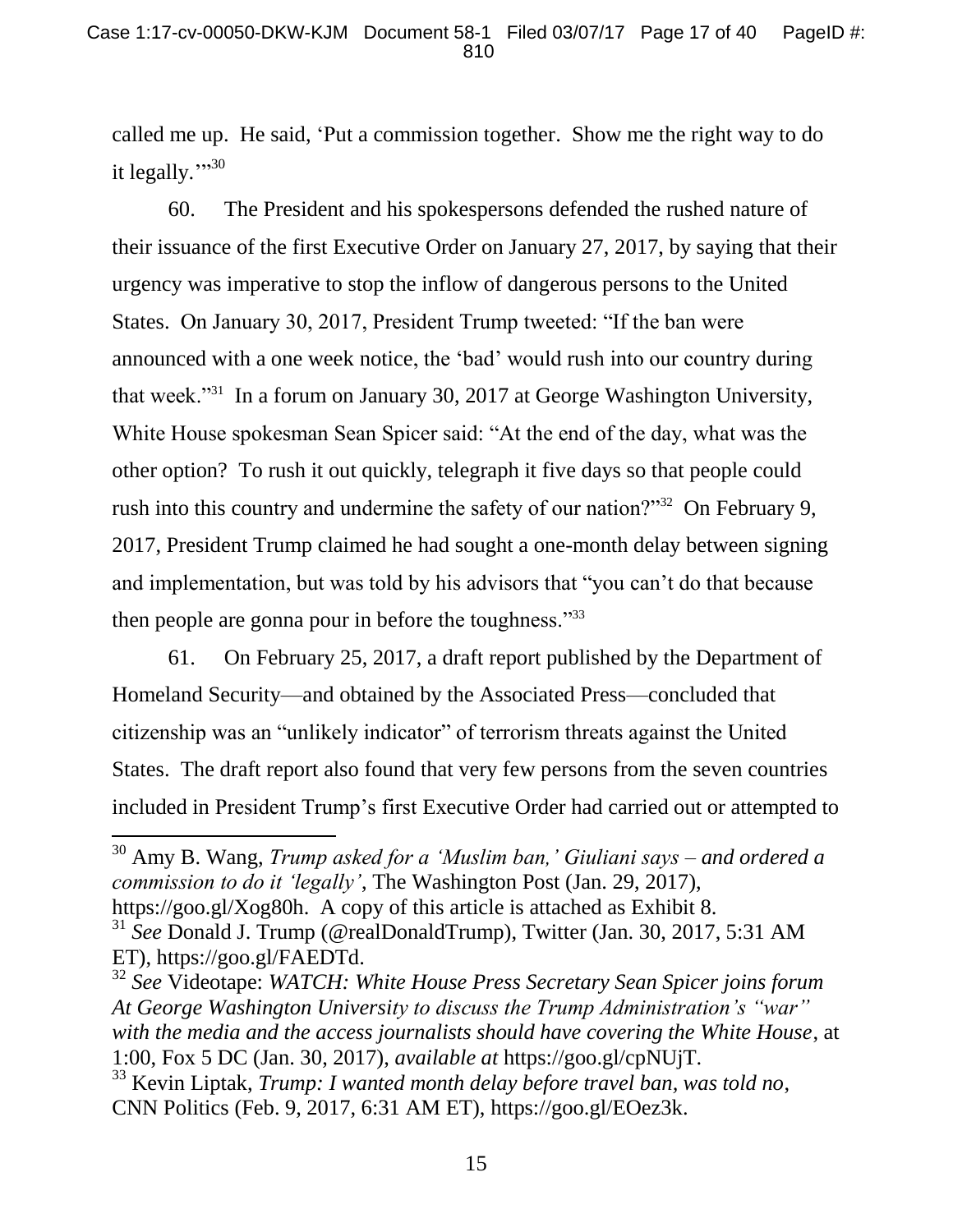carry out terrorism activities in the United States since 2011. Specifically, the DHS report determined that 82 people were inspired by a foreign terrorist group to carry out or attempt to carry out an attack in the United States. Half were U.S. citizens born in the United States, and the remaining persons were from 26 countries—with the most individuals originating from Pakistan, followed by Somalia, Bangladesh, Cuba, Ethiopia, Iraq and Uzbekistan. Of the seven countries originally included in the travel ban, only Somalia and Iraq were identified as being among the "top" countries-of-origin for the terrorists analyzed in the report.<sup>34</sup> The draft report related that three offenders (in the time period covered) had been from Somalia, two were from Iraq, one was from Iran, Sudan, and Yemen, and none were from Syria or Libya.<sup>35</sup> The draft report also found that terrorist groups in three of the original seven countries posed a threat to the United States (Iraq, Yemen, and Syria), while groups in the other four named countries in the original Executive Order were regionally focused.<sup>36</sup>

## **C. Implementation and Judicial Enjoinment of the First Executive Order.**

62. Upon the issuance of the first Executive Order, Defendants began detaining people at U.S. airports who, but for the first Executive Order, were

<sup>34</sup> Vivian Salama & Alicia A. Caldwell, *AP Exclusive: DHS report disputes threat from banned nations*, Associated Press (Feb. 24, 2017), https://goo.gl/91to90. A copy of the Associated Press article is attached as Exhibit 9. A copy of the draft DHS report is available at https://goo.gl/0yfXpZ and attached as Exhibit 10. A final version of the report, entitled *Intelligence Assessment: Most Foreign-born, US-based Violent Extremists Radicalized after Entering Homeland; Opportunities for Tailored CVE Programs Exist*, was later obtained by CNN, and is attached as Exhibit 11. *See* Tammy Kupperman, *DHS assessment: Individuals radicalized once in US*, CNN Politics (Mar. 4, 2017, 3:02 PM ET), https://goo.gl/Q6OVTd. <sup>35</sup> Phil Helsel, *DHS Draft Report Casts Doubt on Extra Threat from 'Travel Ban' Nationals in U.S.*, NBC News (Feb. 24, 2017, 9:26 PM ET), https://goo.gl/gDHq6i. A copy of this NBC News article is attached as Exhibit 12.  $^{36}\,$   $ld.$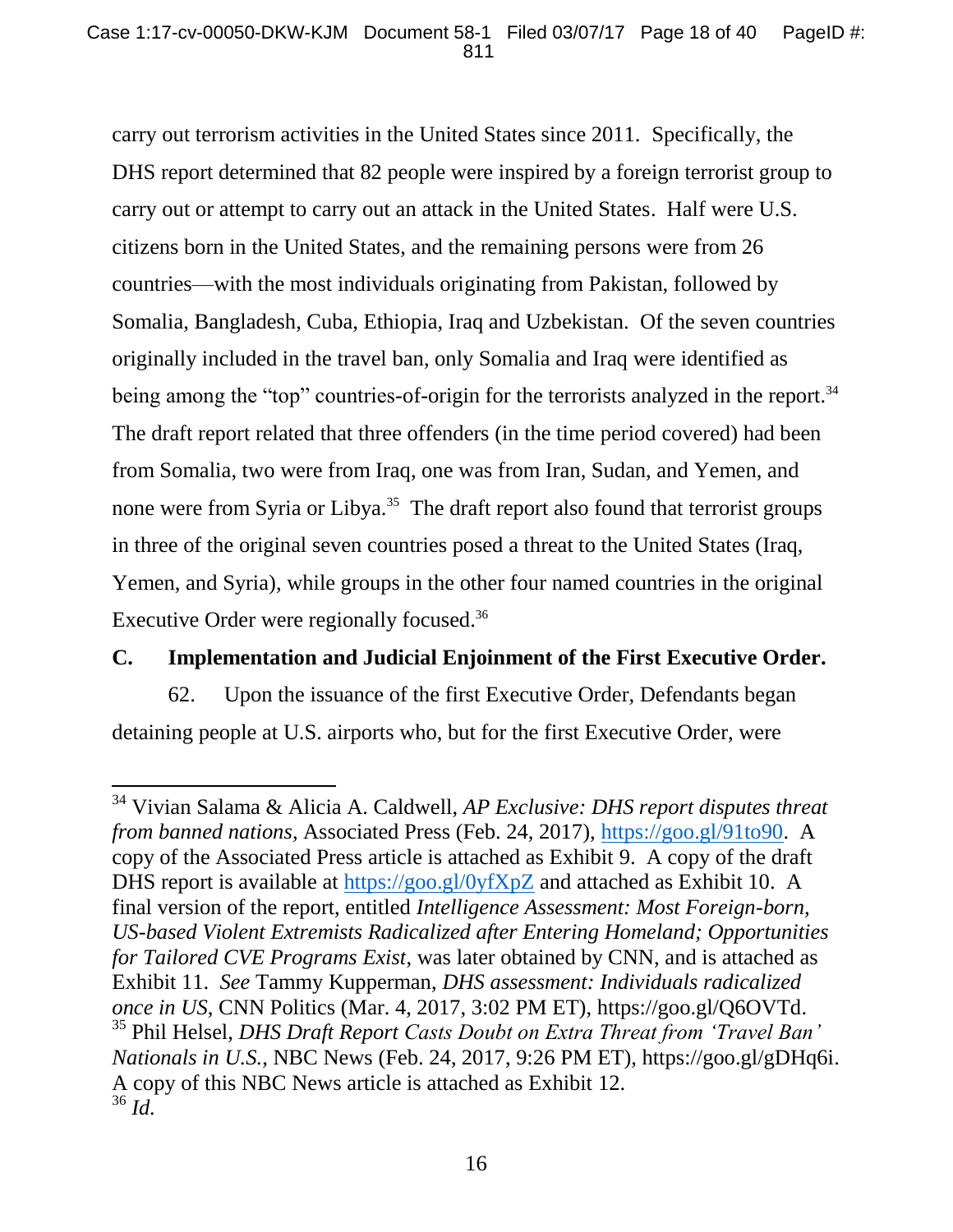legally entitled to enter the United States. Some were also removed from the United States. Estimates indicate that over 100 people were detained upon arrival at U.S. airports.<sup>37</sup>

- 63. Among others, Defendants detained and/or removed:
	- a. Lawful permanent residents, including dozens at Dulles International Airport in Virginia,<sup>38</sup> and others at Los Angeles International Airport who were pressured to sign Form I-407 to *relinquish* their green cards; $39$
	- b. People with special immigrant visas, including an Iraqi national at John F. Kennedy International Airport who worked as an interpreter for the U.S. Army in Iraq;<sup>40</sup>
	- c. A doctor at the Cleveland Clinic with a valid work visa who was trying to return home from vacation;<sup>41</sup>
	- d. People with valid visas to visit family in the United States, including a Syrian woman sent to Saudi Arabia after being convinced by officials at O'Hare International Airport to sign paperwork cancelling her visa.<sup>42</sup>

<sup>37</sup> Michael D. Shear et al., *Judge Blocks Trump Order on Refugees Amid Chaos and Outcry Worldwide*, N.Y. Times (Jan. 28, 2017), https://goo.gl/OrUJEr.

<sup>38</sup> *See, e.g.*, Petition ¶ 2, *Aziz v. Trump*, No. 1:17-cv-116 (E.D. Va. Jan. 28, 2017).

<sup>39</sup> Leslie Berestein Rojas et al., *LAX immigration agents asks detainees to sign away their legal residency status, attorneys say*, Southern California Public Radio News (Jan. 30, 2017), https://goo.gl/v6JoUC; Brenda Gazzar & Cynthia Washicko, *Thousands protest Trump's immigration order at LAX*, Los Angeles Daily News (Jan. 29, 2017), https://goo.gl/1vA37M.

<sup>40</sup> *See, e.g.*, Petition 2, *Darweesh v. Trump*, No. 1:17-cv-00480 (E.D.N.Y. Jan. 28, 2017).

<sup>41</sup> Jane Morice, *Two Cleveland Clinic doctors vacationing in Iran detained in New York, then released*, Cleveland.com (Jan. 29, 2017), https://goo.gl/f0EGV3.

<sup>42</sup> John Rogers, *Longtime US residents, aspiring citizens caught up in ban*, StarTribune (Jan. 30, 2017, 1:45 AM ET), https://goo.gl/eEPAuE.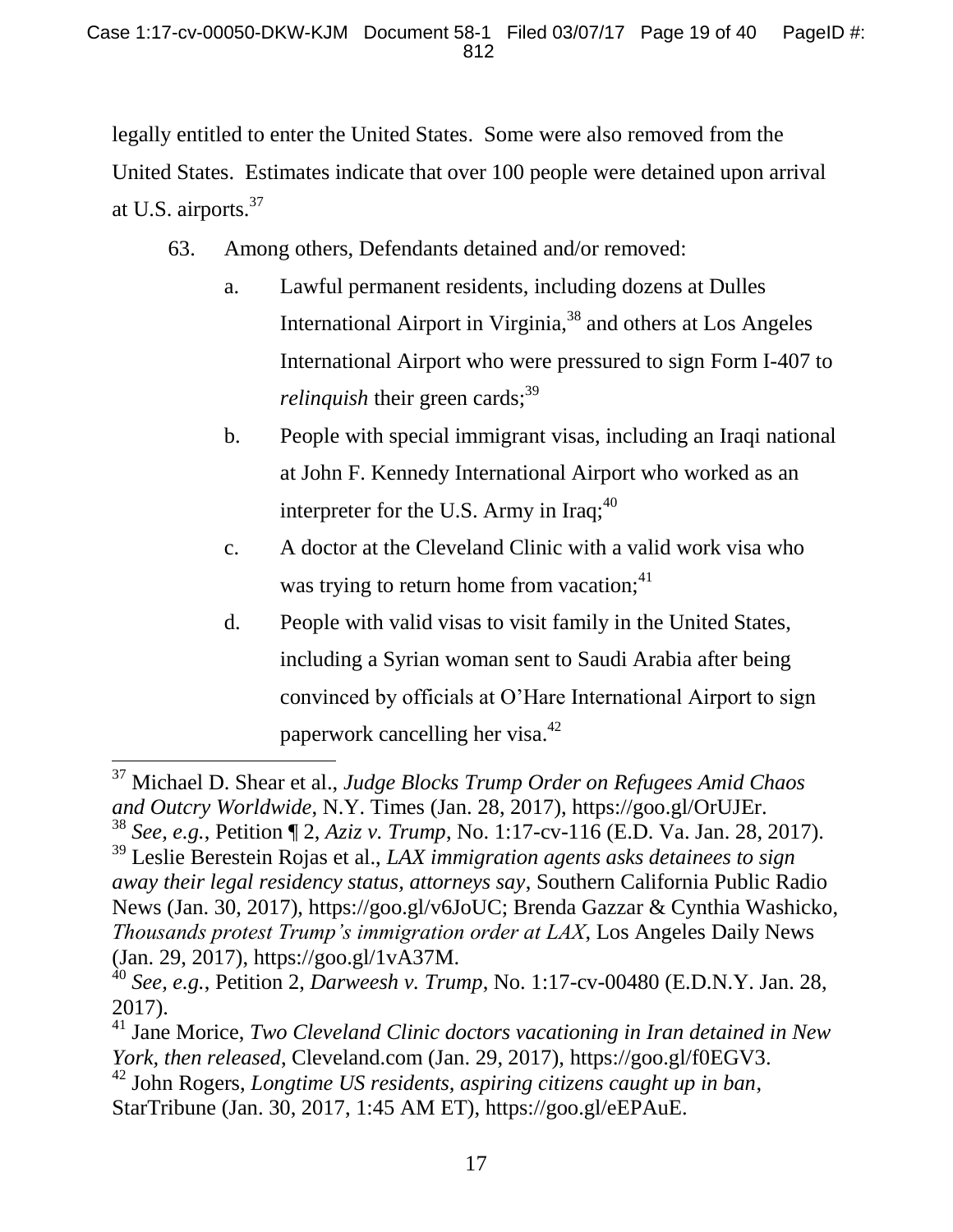64. People overseas were blocked from boarding flights to the United States or told they could no longer come here. The State Department released information verifying that 60,000 visas were revoked between January 27, 2017, when the first Executive Order was signed, and February 3, 2017.<sup>43</sup>

65. Confusion, backlash, and habeas corpus litigation arose in the wake of the first Executive Order, including with regard to whether it applied to lawful permanent residents. Within the first 72 hours that the first Executive Order was in effect, Defendants reportedly changed their minds three times about whether it  $did.<sup>44</sup>$ 

66. Hundreds of State Department officials signed a memorandum circulated through the State Department's "Dissent Channel" stating that the Executive Order "runs counter to core American values" including "nondiscrimination," and that "[d]espite the Executive Order's focus on them, a vanishingly small number of terror attacks on U.S. soil have been committed by foreign nationals" here on visas.<sup>45</sup>

67. Likewise, Senators John McCain (R-AZ) and Lindsey Graham (R-SC) stated: "This executive order sends a signal, intended or not, that America does not want Muslims coming into our country."<sup>46</sup>

 $\overline{a}$ 

<sup>43</sup> Adam Kelsey et al., *60,000 Visas Revoked Since Immigration Executive Order Signed: State Department*, ABC News (Feb. 3, 2017, 6:32 PM ET), https://goo.gl/JwPDEa.

<sup>44</sup> Evan Perez et al., *Inside the confusion of the Trump executive order and travel ban*, CNN Politics (Jan. 30, 2017 11:29 AM ET), https://goo.gl/Z3kYEC.

<sup>45</sup> Jeffrey Gettleman, *State Department Dissent Cable on Trump's Ban Draws 1,000 Signatures*, N.Y. Times (Jan. 31, 2017), https://goo.gl/svRdIw. A copy of the Dissent Channel memorandum is attached as Exhibit 13.

<sup>46</sup> Press Release, Senator John McCain, *Statement By Senators McCain & Graham On Executive Order On Immigration* (Jan. 29, 2017), *available at*  https://goo.gl/EvHvmc.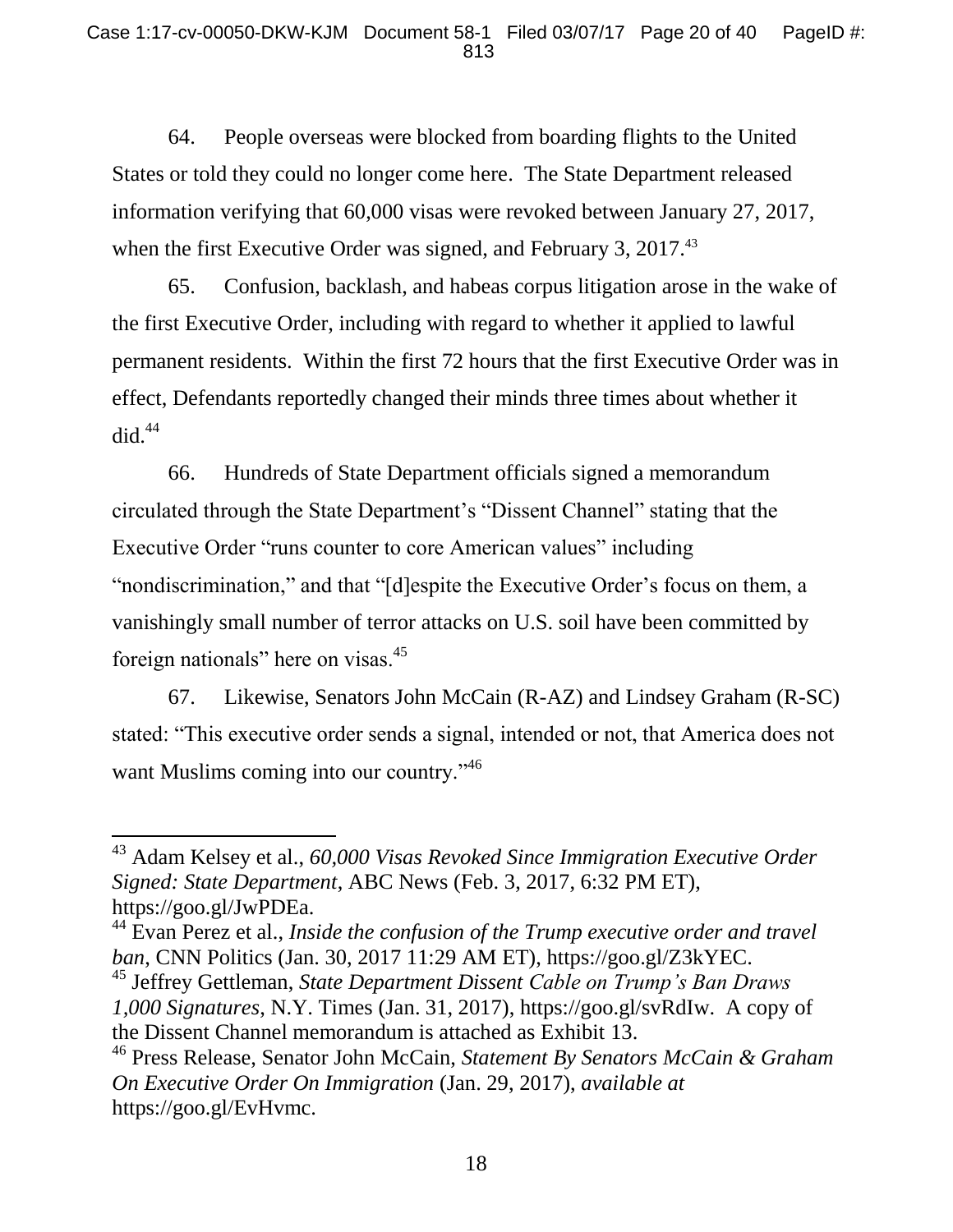68. DHS Secretary Kelly issued a press release on Sunday, January 29, 2017, stating that: "In applying the provisions of the president's executive order, I hereby deem the entry of lawful permanent residents to be in the national interest. Accordingly, absent the receipt of significant derogatory information indicating a serious threat to public safety and welfare, lawful permanent resident status will be a dispositive factor in our case-by-case determinations."<sup>47</sup>

69. Secretary Kelly's statement thus indicated that the first Executive Order *did* apply to lawful permanent residents from the designated countries, and only the Secretary's determination under Section 3(g) that admission of lawful permanent residents, absent certain information reviewed on a case-by-case basis, is in the national interest, allows them to enter.

70. Then, on February 1, 2017, White House Counsel Donald McGahn issued a Memorandum taking yet another position on green-card holders, now purporting to "clarify" that such persons were never covered by Sections 3 and 5 of the first Executive Order.

71. On February 3, 2017, the District Court for the Western District of Washington entered a temporary restraining order, enjoining President Trump and his Administration from enforcing the first Executive Order. On February 9, 2017, the Court of Appeals for the Ninth Circuit issued a *per curiam* opinion denying the Government's emergency motion for a stay of the District Court's order. On February 16, 2017, the Government filed a brief in the Ninth Circuit advising the court that "the President intends in the near future to rescind the [first Executive] Order and replace it with a new, substantially revised Executive Order"; accordingly, the Government requested that the court "hold its consideration of the

<sup>47</sup> Press Release, U.S. Department of Homeland Security, *Statement By Secretary John Kelly On The Entry Of Lawful Permanent Residents Into The United States*  (Jan. 29, 2017), *available at* https://goo.gl/6krafi.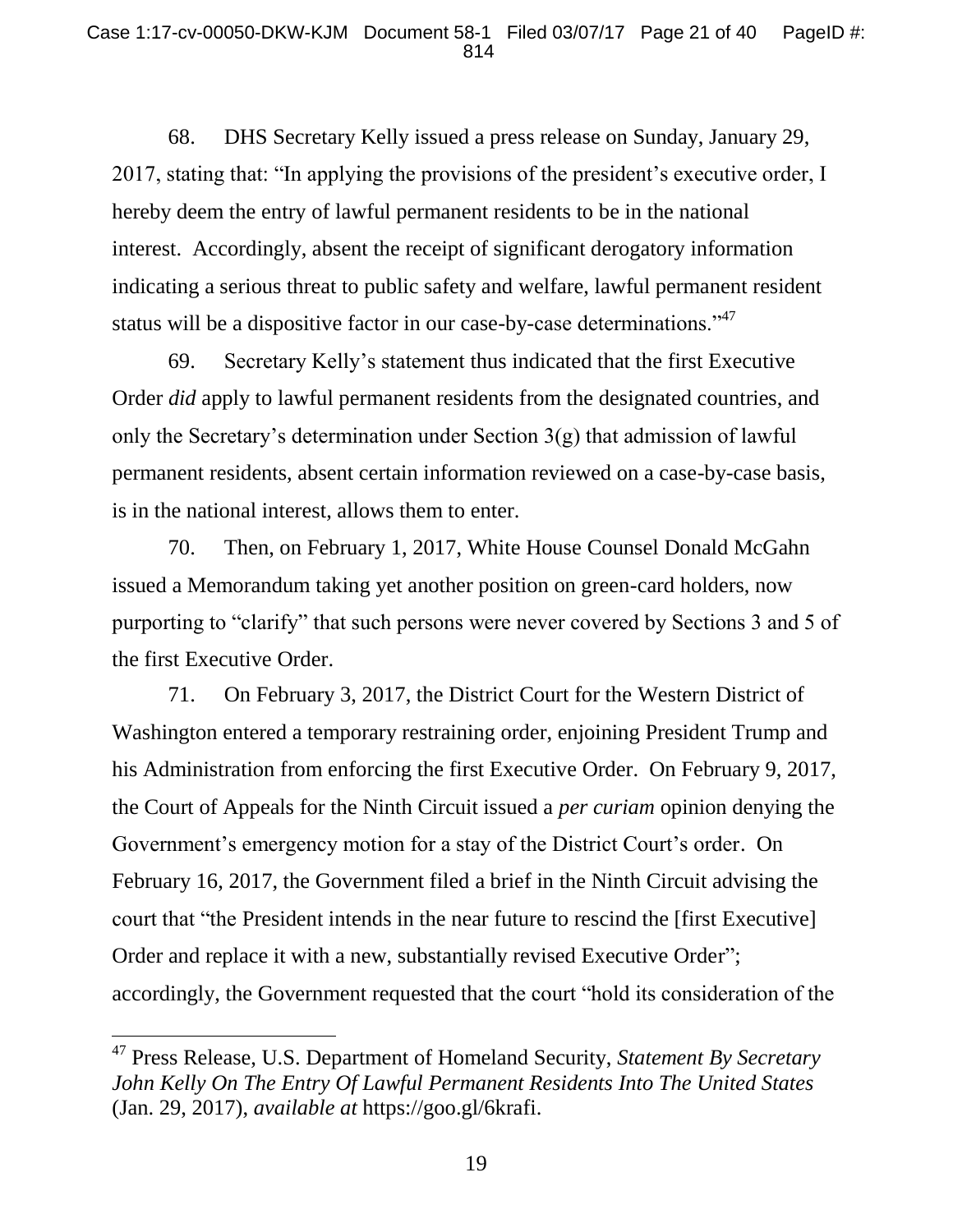case until the President issues the new Order and then vacate the panel's preliminary decision."<sup>48</sup> On February 24, 2017, the Government filed another motion requesting that the Ninth Circuit hold its proceedings in abeyance. On February 27, 2017, the Ninth Circuit panel denied the motion to hold appellate proceedings in abeyance and set forth a new briefing schedule. Under that schedule, the Government's opening brief is due March 10, 2017.

## **D. President Trump's New Executive Order.**

l

72. On March 6, 2017—a full month after the District Court for the Western District of Washington enjoined the first Executive Order—President Trump issued the new Executive Order that is the subject of this Complaint. The new Order is entitled "Protecting the Nation from Foreign Terrorist Entry into the United States."

73. Also on March 6, 2017, the Department of Homeland Security published a "Q&A" document with answers to thirty-seven questions about the new Executive Order.<sup>49</sup>

74. For several weeks before its release, members of the Administration had foreshadowed the arrival of the revised Executive Order.

> a. On February 21, Senior Advisor to the President, Stephen Miller, told Fox News that the new travel ban would have the same effect as the old one. He said: "Fundamentally, you're still going to have the same basic policy outcome for the country, but you're going to be responsive to a lot of very technical issues that were brought up by the court and those will

<sup>48</sup> Appellants' Supplemental Brief On *En Banc* Consideration at 4, *Washington v. Trump*, No. 17-35105 (Feb. 16, 2017), ECF No. 154.

<sup>49</sup> *See* Department of Homeland Security, Q&A: Protecting the Nation from Foreign Terrorist Entry to the United States (March 6, 2017, 11:30 AM ET), https://goo.gl/zFtFg8. A copy of this Q&A document is attached as Exhibit 14.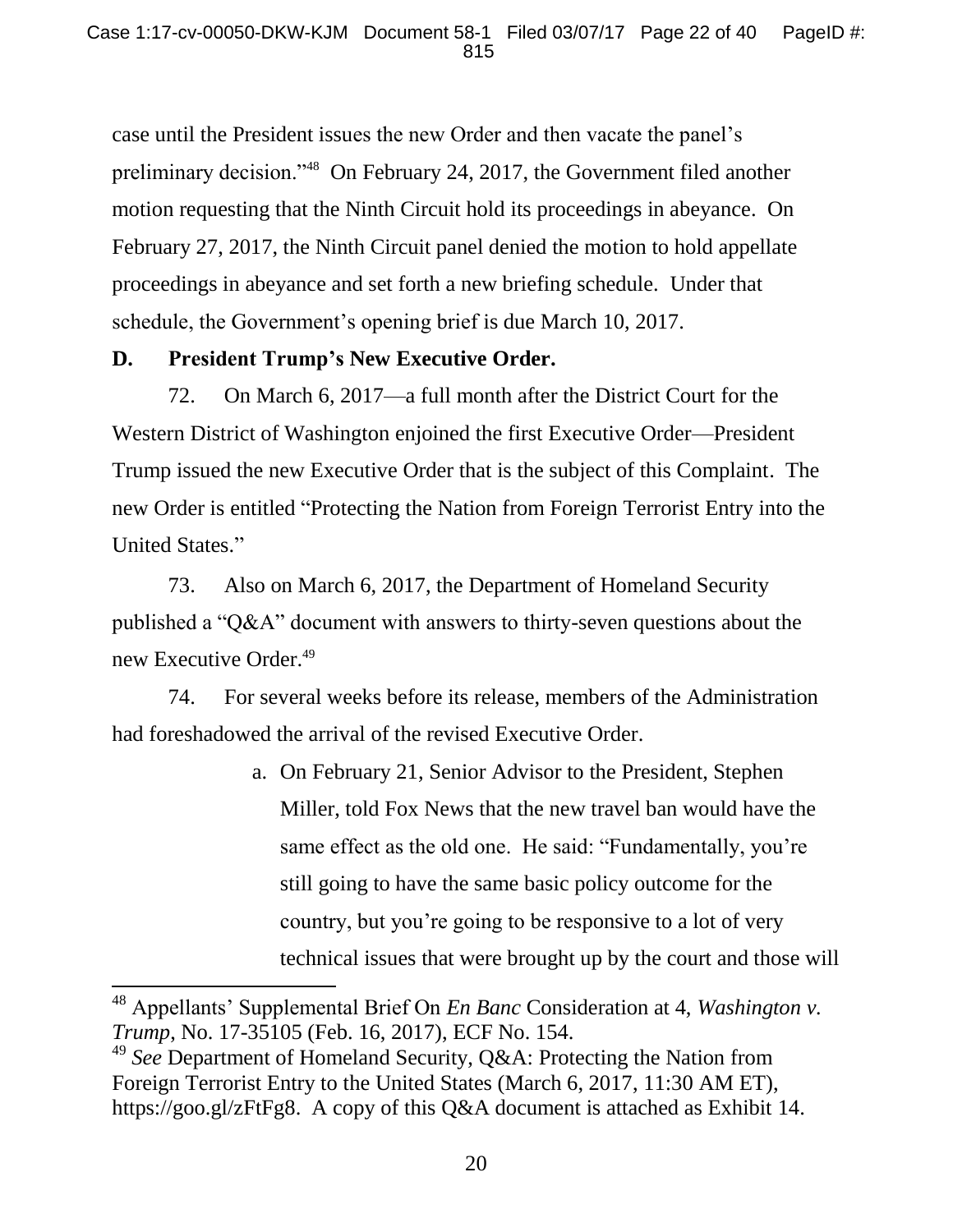be addressed. But in terms of protecting the country, those basic policies are still going to be in effect."<sup>50</sup>

- b. The White House originally indicated it would sign the new Executive Order on Wednesday, February 29, 2017, but then postponed the announcement. One Administration official told a news outlet on February 28 that a reason for President Trump's delay in signing an updated Executive Order was "the busy news cycle," and the desire of the President that the new order "get plenty of attention."<sup>51</sup>
- c. A senior Administration official told a different news outlet on March 1, 2017, that a related reason for the delay in releasing the updated Executive Order was the "positive reaction" to President Trump's "first address to Congress" on the evening of Tuesday, February 28, 2017. That article reported that "[s]igning the executive order Wednesday, as originally indicated by the White House, would have undercut the favorable coverage," and the senior Administration official "didn't deny the positive reception was part of the [A]dministration's calculus in pushing back the travel ban announcement."<sup>52</sup>

<sup>50</sup> *Miller: New order will be responsive to the judicial ruling; Rep. Ron DeSantis: Congress has gotten off to a slow start* (Fox News television broadcast Feb. 21, 2017), *transcript available at* https://goo.gl/wcHvHH.

<sup>51</sup> Shane Goldmacher & Nahal Toosi, *Trump delays signing new travel ban order, officials say*, Politico (Feb. 28, 2017, 11:51 PM ET), https://goo.gl/5UJIFz.

<sup>52</sup> Laura Jarrett et al., *Trump delays new travel ban after well-reviewed speech*, CNN Politics (Mar. 1, 2017, 6:01 AM ET), https://goo.gl/McqMm5.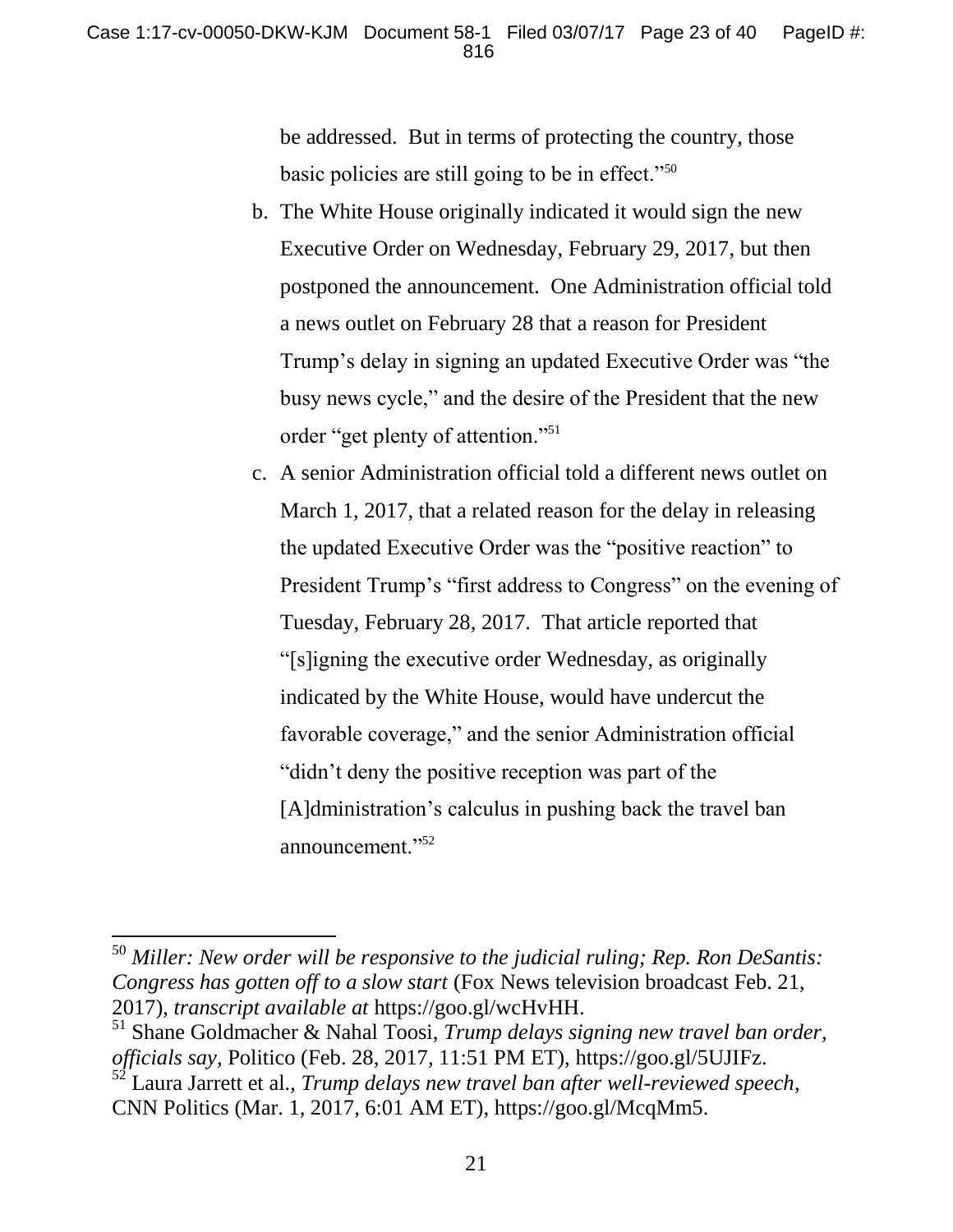75. Section 1 of the new Executive Order states that its purpose is to "protect [the United States'] citizens from terrorist attacks, including those committed by foreign nationals." Section 1(h) identifies two concrete examples of persons who have committed terrorism-related crimes in the United States, after either entering the country "legally on visas" or entering "as refugees": "In January 2013, two Iraqi nationals admitted to the United States as refugees in 2009 were sentenced to 40 years and to life in prison, respectively, for multiple terrorism-related offenses. And in October 2014, a native of Somalia who had been brought to the United States as a child refugee and later became a naturalized United States citizen was sentenced to 30 years in prison for attempting to use a weapon of mass destruction[.]" Iraq is no longer included in the ambit of the travel ban.

76. Section 2(c) of the new Executive Order suspends the "entry into the United States of nationals of Iran, Libya, Somalia, Sudan, Syria, and Yemen"—six of the seven countries that were designated in the first Order, with Iraq now omitted—for a period of "90 days from the effective date of this order."

77. Section 3 provides for various "exceptions" and potential "waivers" to Section 2's travel ban. Under Section 3(a), "the suspension of entry pursuant to section 2 of this order shall apply only to foreign nationals of the designated countries who: (i) are outside the United States on the effective date of this order; (ii) did not have a valid visa at 5:00 p.m., eastern standard time, on January 27, 2017; and (iii) do not have a valid visa on the effective date of this order." *See*  Executive Order  $\S$  3(a)(i)-(iii).

78. Section 3(b) lists categorical "exceptions" from Section 2: lawful permanent residents; foreign nationals who are admitted or paroled into the United States "on or after the effective date of this order"; foreign nationals with "a document other than a visa . . . that permits him or her to travel to the United States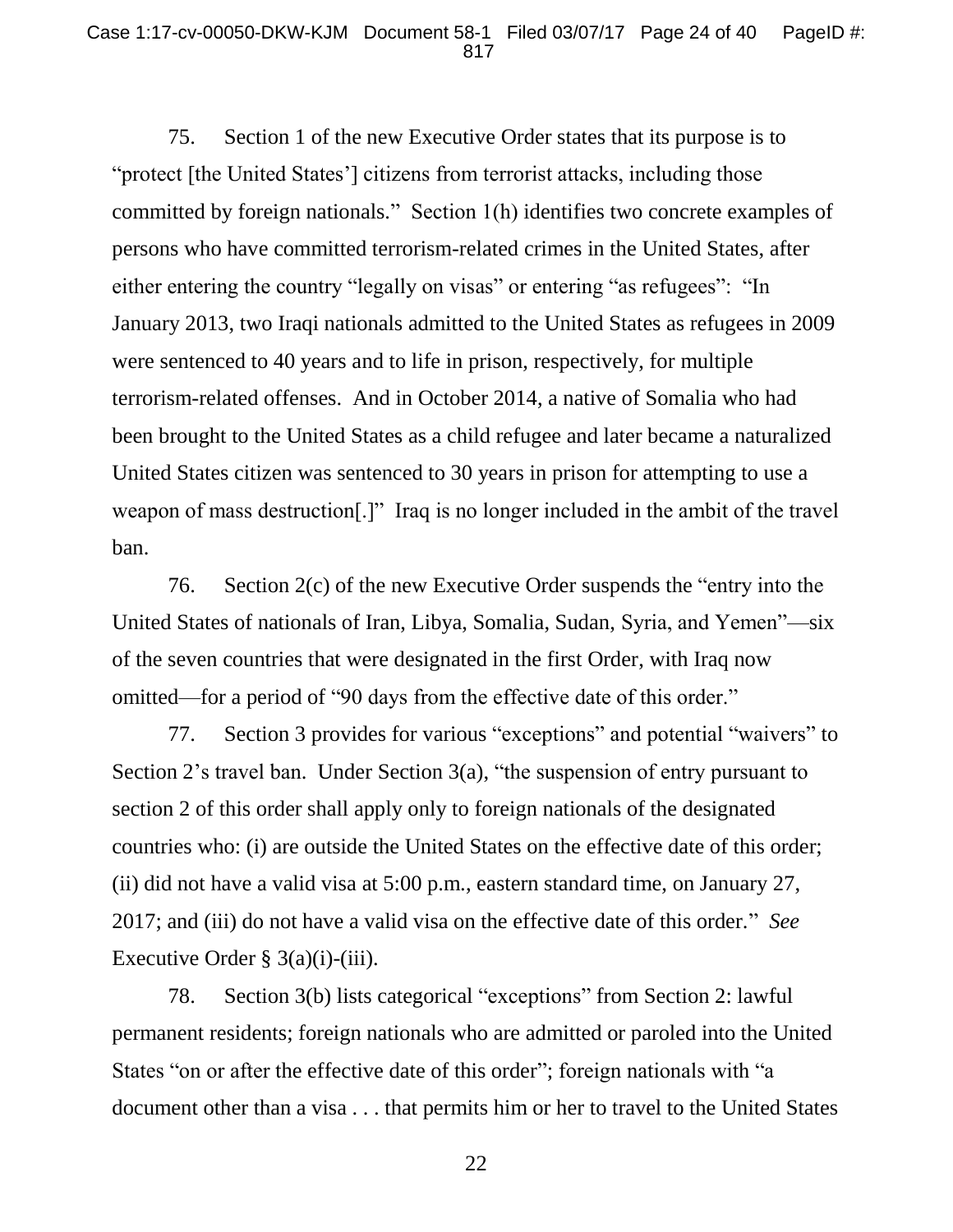and seek entry or admission, such as an advance parole document"; dual nationals traveling on passports issued by a non-designated country; foreign nationals traveling on certain diplomatic visas; and foreign nationals who have been granted asylum as well as refugees who have been admitted to the United States. *Id.* at  $§ 3(b)(i)-(iv).$ 

79. Section 3(c) provides that "a consular officer, or as appropriate, the Commissioner, U.S. Customs and Border Protection (CBP) . . . may, in the consular officer's or the CBP official's discretion, decide on a case-by-case basis to authorize the issuance of a visa to, or to permit the entry of, a foreign national for whom entry is otherwise suspended" if he or she determines that "denying entry during the suspension period would cause undue hardship . . . [and the individual's] entry would not pose a threat to national security and would be in the national interest." *Id.* § 3(c).

80. Like the first Executive Order, the new Executive Order provides for an expansion of its immigration ban to nationals from additional countries in the future. Section 2(a) directs the Secretary of Homeland Security, in consultation with the Secretary of State as well as the Director of National Intelligence, to "conduct a worldwide review to identify whether, and if so what, additional information will be needed from each foreign country to adjudicate an application by a national of that country for a visa, admission, or other benefit under the INA . . . to determine that the individual is not a security or public safety threat." *Id.* § 2(a). Those officials are instructed to submit a report on "the results of the worldwide review" to the President, as well as "a list of countries that do not provide adequate information," within 20 days of the effective date of the Executive Order. *Id.* § 2(b). The Secretary of State shall then "request that all foreign governments that do not supply [the necessary] information regarding their nationals begin providing it within 50 days of notification." *Id.* § 2(d). After that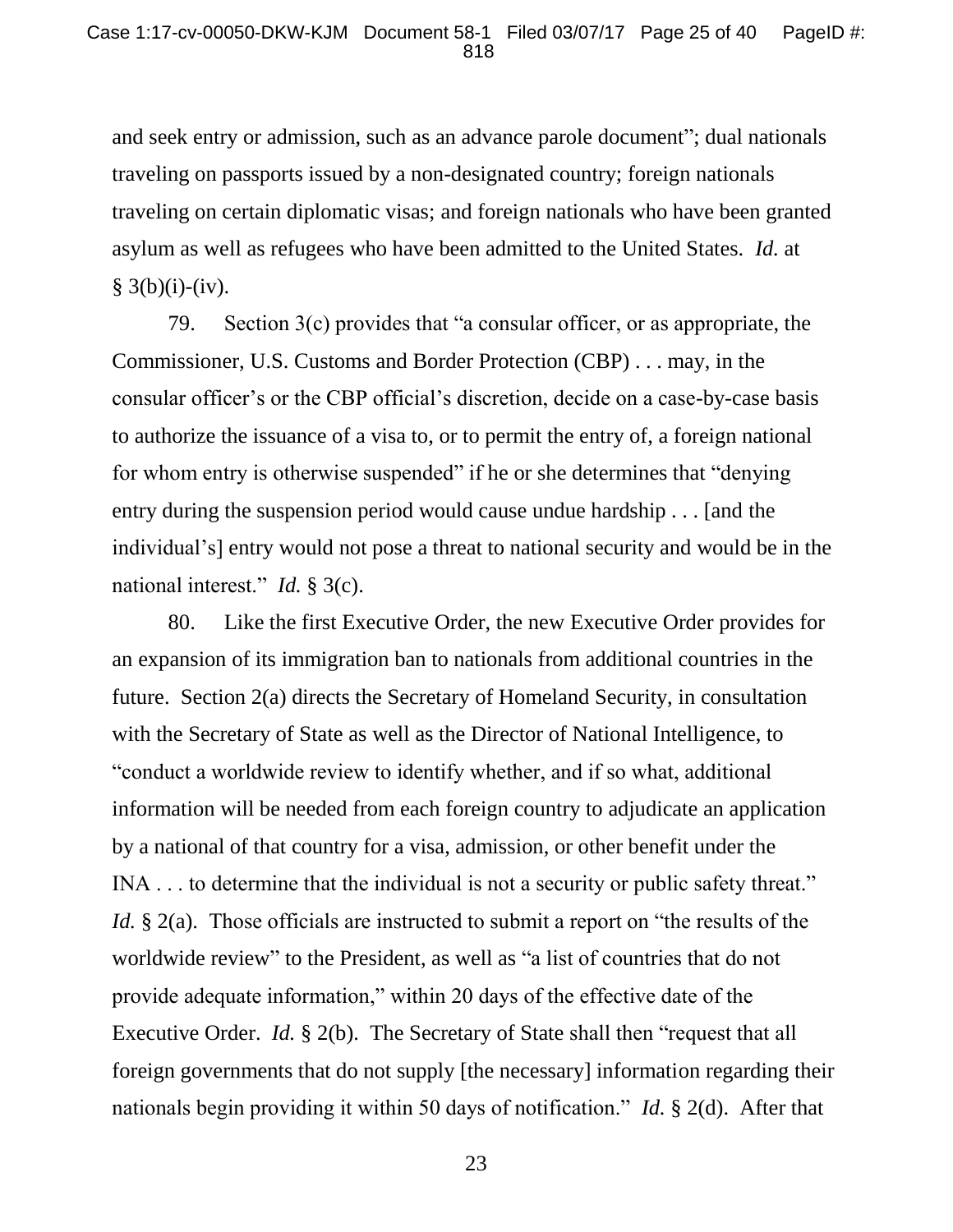50-day period, the Secretary of Homeland Security, in consultation with the Secretary of State and the Attorney General, "shall submit to the President a list of countries recommended for inclusion" in the travel ban. *Id.* § 2(e). Those officials are also authorized to "submit to the President," at "any point after the submission of the list" of countries recommended for inclusion, "the names of additional countries recommended for similar treatment." *Id.* § 2(f).

81. Section 6 of the Executive Order suspends the "travel" of all refugees to the United States for a period of 120 days, and suspends all "decisions" by the Secretary of Homeland Security on applications for refugee status for 120 days. *Id.*  § 6(a). After those 120 days are over, "the Secretary of Homeland Security shall resume making decisions on applications for refugee status only for stateless persons and nationals of countries for which the Secretary of State, the Secretary of Homeland Security, and the Director of National Intelligence have jointly determined" that "additional procedures"—identified by those officials as being necessary "to ensure that individuals seeking admission as refugees do not pose a threat" to the United States—have been "implemented" and "are adequate to ensure the security and welfare of the United States." *Id.* § 6(a).

82. Under Section 14, the revised Executive Order takes effect on March 16, 2017.

83. In the Department of Homeland Security's Q&A document about the Executive Order, DHS relates that nationals from one of the six designated countries who are presently in the United States, and "in possession of a valid single entry visa," will have to obtain "a valid visa or other document permitting [them] to travel to and seek admission to the United States" in order to leave and obtain "subsequent entry to the United States."<sup>53</sup>

<sup>53</sup> *See* Exhibit 14, at Q4.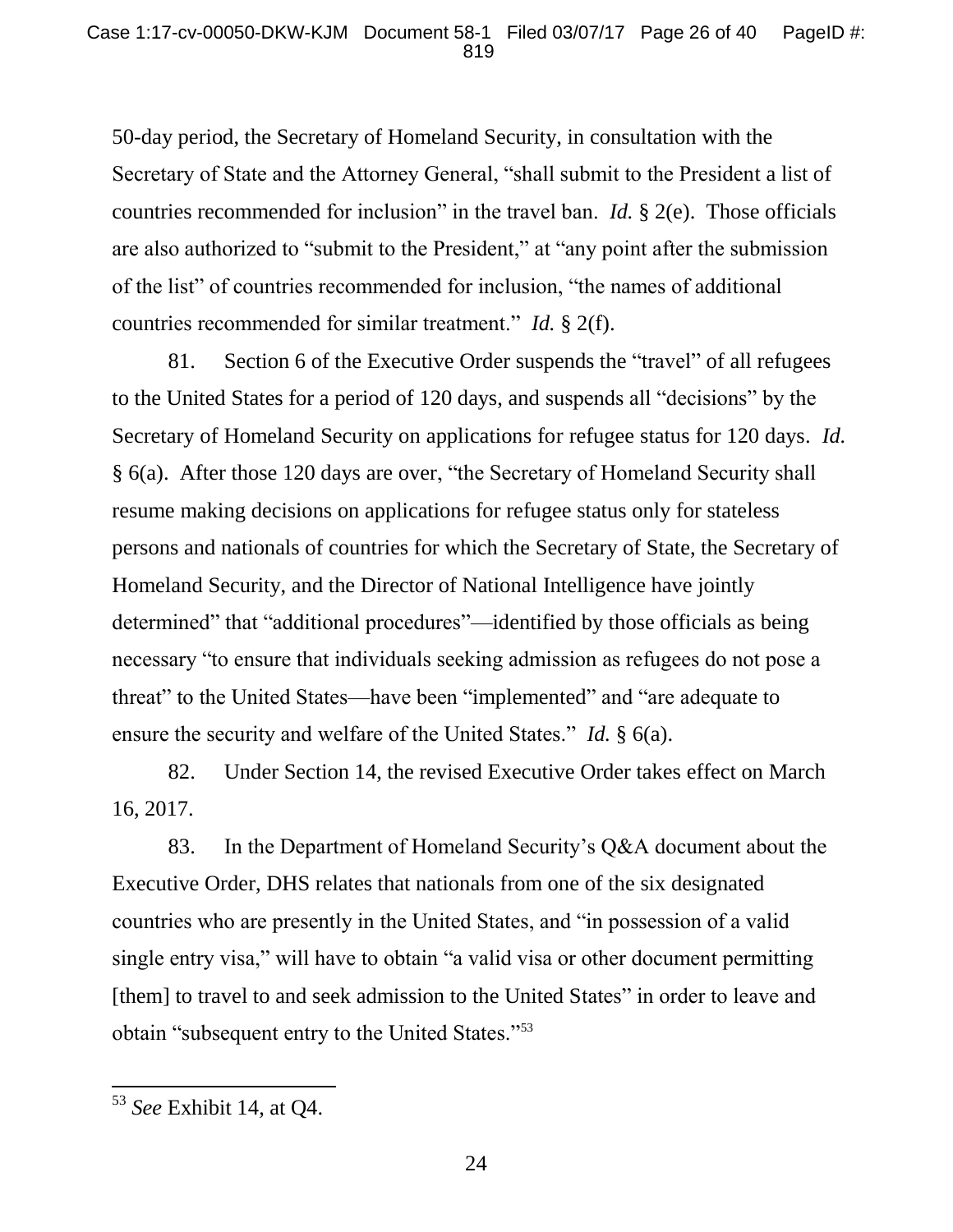84. In the Department of Homeland Security's Q&A document about the Executive Order, DHS also relates that international students, exchange visitors and their dependents from the six designated countries—who are in the United States presently but whose visas "expire[] while the Executive Order is in place" will have to "obtain a new, valid visa to return to the United States" if they have to "depart the country."<sup>54</sup>

### **E. Effects of the New Executive Order on Individual Plaintiff Dr. Elshikh.**

85. The new Executive Order will prevent Dr. Elshikh's mother-in-law from obtaining a visa to visit or reunite with her family in Hawai'i. That is so even though Dr. Elshikh, his wife, and their children are all American citizens, and even though Dr. Elshikh's wife's I-130 Petition was granted.

86. Dr. Elshikh's mother-in-law last visited the family in 2005, when she stayed for one month. She has not met two of Dr. Elshikh's children, and only Dr. Elshikh's oldest child remembers meeting her grandmother.

87. On January 31, 2017—after the first Executive Order was put in place—Dr. Elshikh was notified by an individual from the National Visa Center that his mother-in-law's application for an immigrant visa had been put on hold. Then, on March 2, 2017—after the first Executive Order was enjoined—Dr. Elshikh and his family were notified by the National Visa Center that his motherin-law's visa application had progressed to the next stage of the process and that her interview would be scheduled at an embassy overseas. Under the new Executive Order, however, Dr. Elshikh fears that his mother-in-law will, once again, be unable to "enter" the country under Section 2(c) of the Executive Order. The family is devastated.

<sup>54</sup> *See id.* at Q25.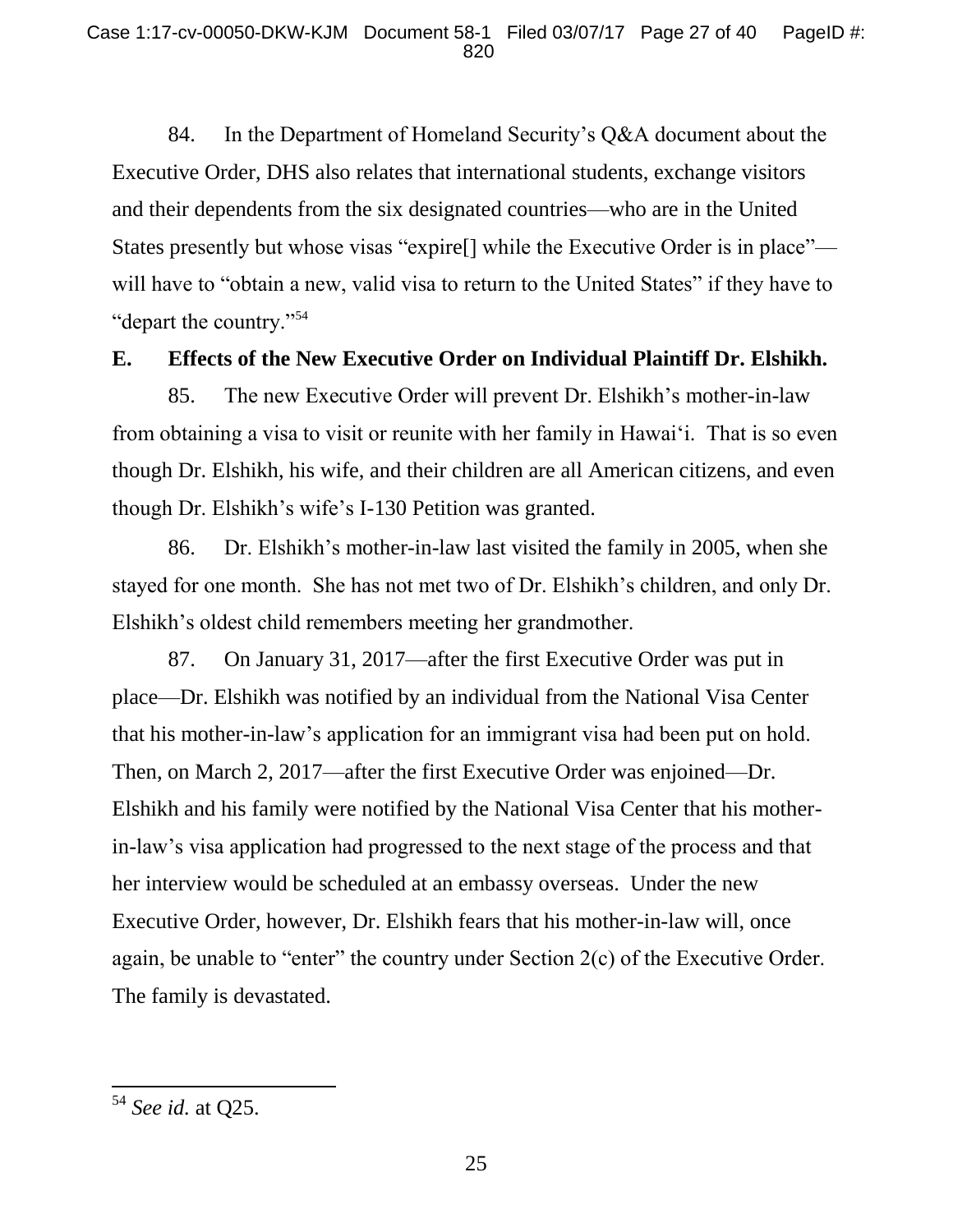88. Dr. Elshikh's children, all twelve years of age or younger, are deeply affected by the new Executive Order. It conveys to them a message that their own country would discriminate against individuals who share their ethnicity, including members of their own family, and who hold the same religious beliefs.

89. Members of Dr. Elshikh's Mosque are also affected by the new Executive Order. Muslims in the Hawai'i Islamic community feel that the new Executive Order targets Muslim citizens because of their religious views and national origin. Dr. Elshikh believes that, as a result of the new Executive Order, he and members of the Mosque will not be able to associate as freely with those of other faiths.

90. Dr. Elshikh feels that, as a result of the new Executive Order, there is now a favored and disfavored religion in Hawai'i and the United States, i.e., that a religion has been established.

91. Many members of Dr. Elshikh's Mosque have family and friends living in the countries listed in the new Executive Order. Because of the new Executive Order, they live in forced separation from those family and friends.

### **F. Effects of the New Executive Order on Plaintiff State of Hawai'i.**

92. The new Executive Order also has profound effects on the State as a whole. It prevents nationals of the six designated countries from relocating to, or even visiting, Hawai'i for educational, family, religious, or business reasons.

93. Hawai'i currently has 27 graduate students, 10 permanent faculty members, and 30 visiting faculty members from the seven countries originally designated in the first Executive Order. This demonstrates the extent to which the University of Hawai'i draws on talent from around the world, including from Muslim-majority countries, to enrich its student body and educational environment. In the wake of the new Executive Order, Hawai'i will no longer be able to recruit,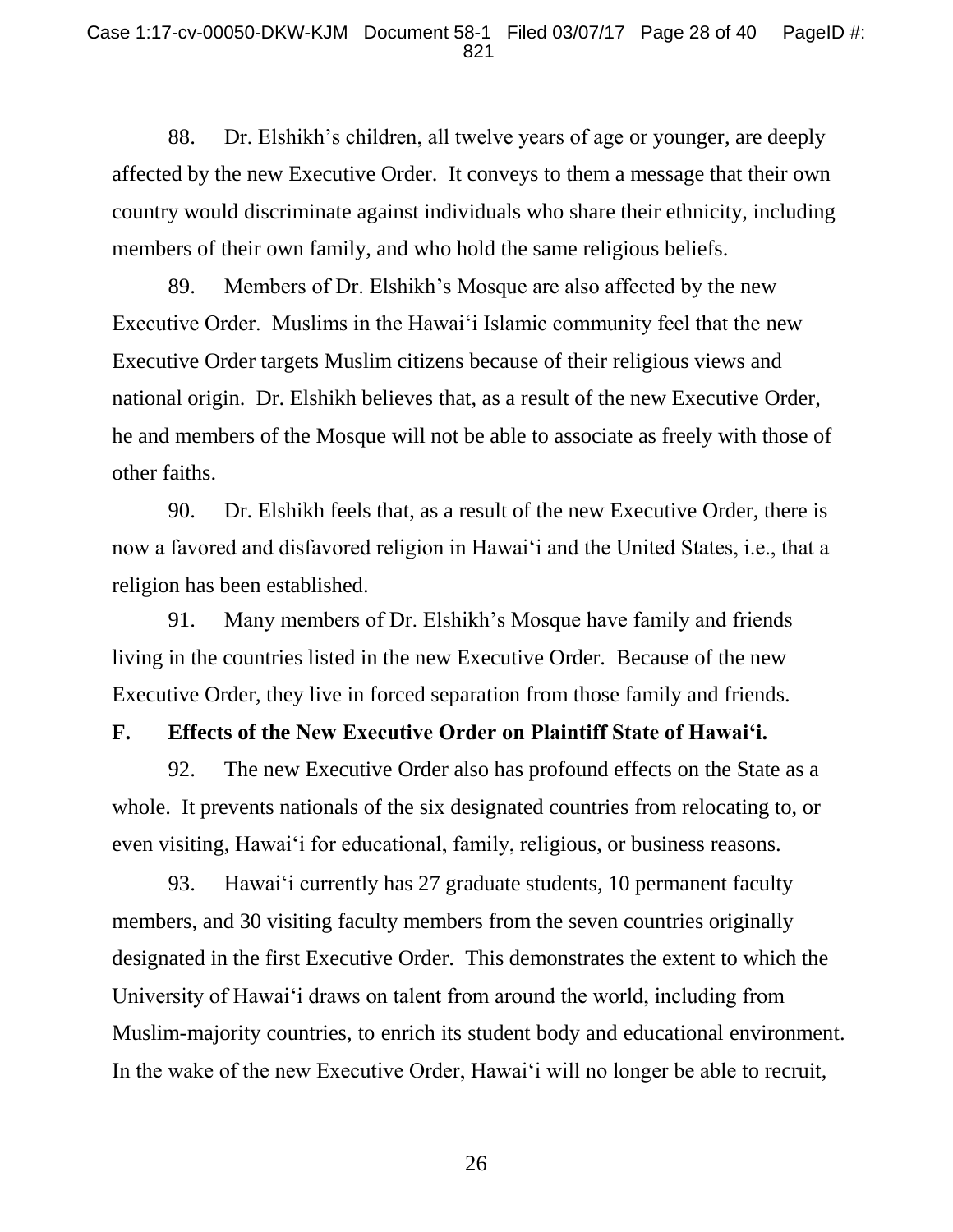accept, enroll, or welcome similar individuals from the six countries designated in the new Executive Order.

94. The University of Hawai'i and other state learning institutions depend on the collaborative exchange of ideas, including among people of different religions and national backgrounds. For this reason, the University of Hawai'i has study abroad or exchange programs in over thirty countries, and international agreements for faculty collaboration with over 350 international institutions spanning forty different countries. The new Executive Order threatens such educational collaboration and harms the ability of the University of Hawai'i to fulfill its educational mission.

95. Hawai'i is also home to numerous non-citizens from the six designated countries—foreign students, persons on exchange, visitors, and temporary workers—whose lives may be directly affected by the new Executive Order. Some of these non-citizens may be unable to travel abroad to their home countries, for fear that they will be unable to return—for instance, if they have only a single entry visa, or if their visa will expire while the new Executive Order is in place.

96. In addition, the new Executive Order blocks all of Hawaii's residents—including U.S. citizens—from receiving visits from, and/or reunifying with, their family members who live in these six designated countries. In 2016, approximately 8% of Hawaii's visitors (in total) came to visit family and friends, and approximately 12% of Hawaii's visitors from the areas of the globe including the Middle East and Africa came to visit family and friends. Under the new Executive Order, these individuals, to the extent that they live in the six designated countries, will no longer be able to travel to Hawai'i to visit family and friends.

97. More broadly, the new Executive Order means that Hawai'i will be unable to honor the commitments to nondiscrimination and diversity embodied in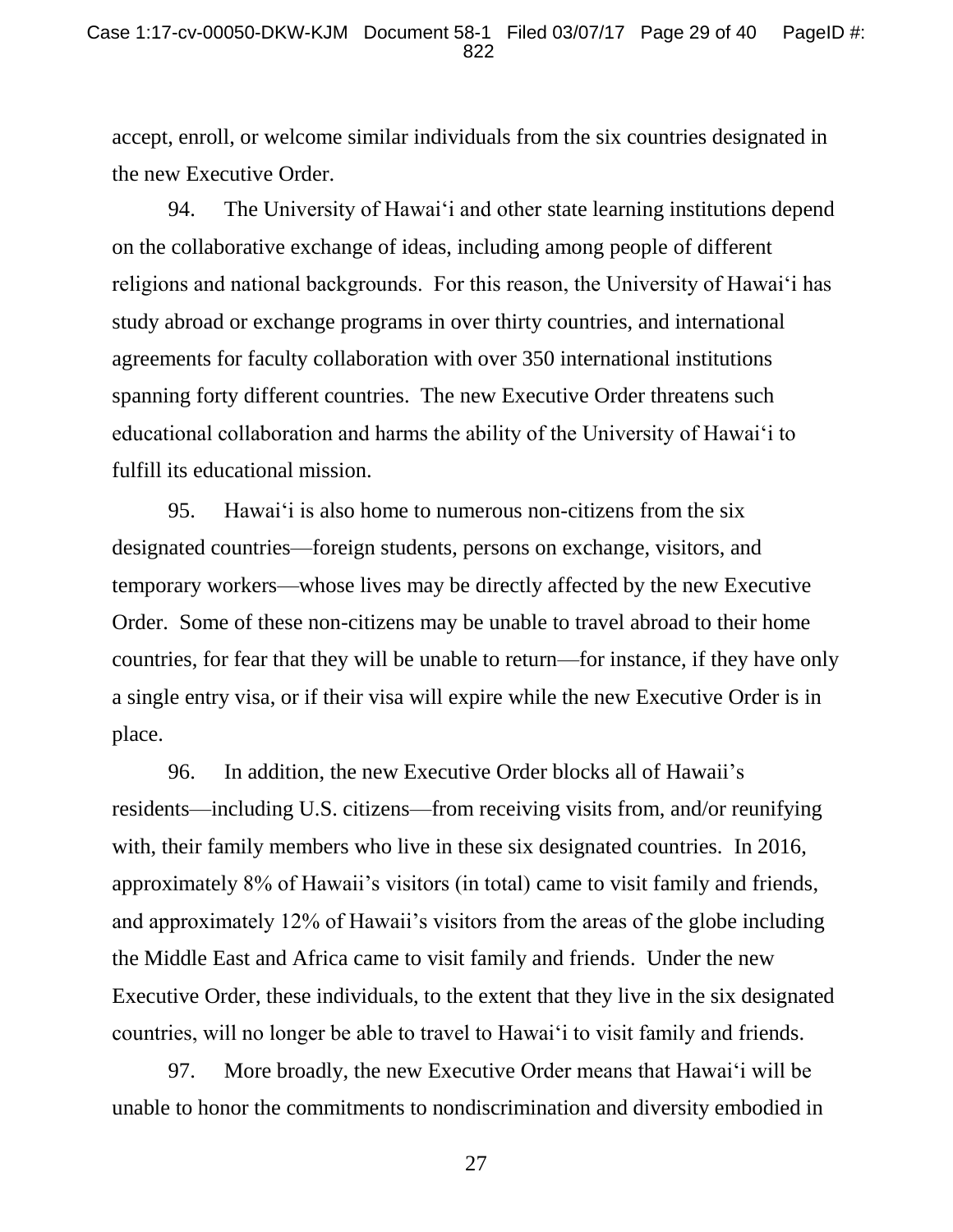the State's Constitution, laws, and policies. For example, state agencies and universities cannot accept qualified applicants for open positions if they are residents of one of the six designated countries. This contravenes policies at the State's universities and agencies that are designed to promote diversity and recruit talent from abroad.<sup>55</sup>

98. Given that the new Executive Order began life as a "Muslim ban," its implementation also means that the State will be forced to tolerate a policy that disfavors one religion and violates the Establishment Clauses of both the federal and state constitutions.

99. Beyond these severe intangible harms, the new Executive Order has a detrimental effect on Hawaii's economy as a whole. It is not only governmental entities that are barred from recruiting and/or hiring workers from the six designated countries. Private employers within the State are similarly burdened.

100. Further, both the first Executive Order and the new Executive Order have the effect of depressing international travel to and tourism in Hawai'i. Under the new Executive Order, Hawai'i can no longer welcome tourists from the six designated countries. This directly harms Hawaii's businesses and, in turn, the State's revenue. In 2015 alone, Hawai'i welcomed over 6,800 visitors from the Middle East and over 2,000 visitors from Africa. Data from Hawaii's Tourism Authority suggests that even during the short period of time that the first Executive Order was in place, the number of visitors to Hawai'i from the Middle East

<sup>55</sup> *See, e.g.*, State of Hawai'i, Department of Human Resources Development, Policy No. 601.001: Discrimination / Harassment-Free Workplace Policy (revised Nov. 16, 2016), *available at* https://goo.gl/7q6yzJ; University of Hawai'i, Mānoa, Policy M1.100: Non-Discrimination and Affirmative Action Policy, *available at*  https://goo.gl/6YqVl8 (last visited Mar. 7, 2017 8:27 PM ET); *see also, e.g.*, *Campus Life: Diversity*, University of Hawai'i, Mānoa, https://goo.gl/3nF5C9 (last visited Mar. 7, 2017 8:27 PM ET).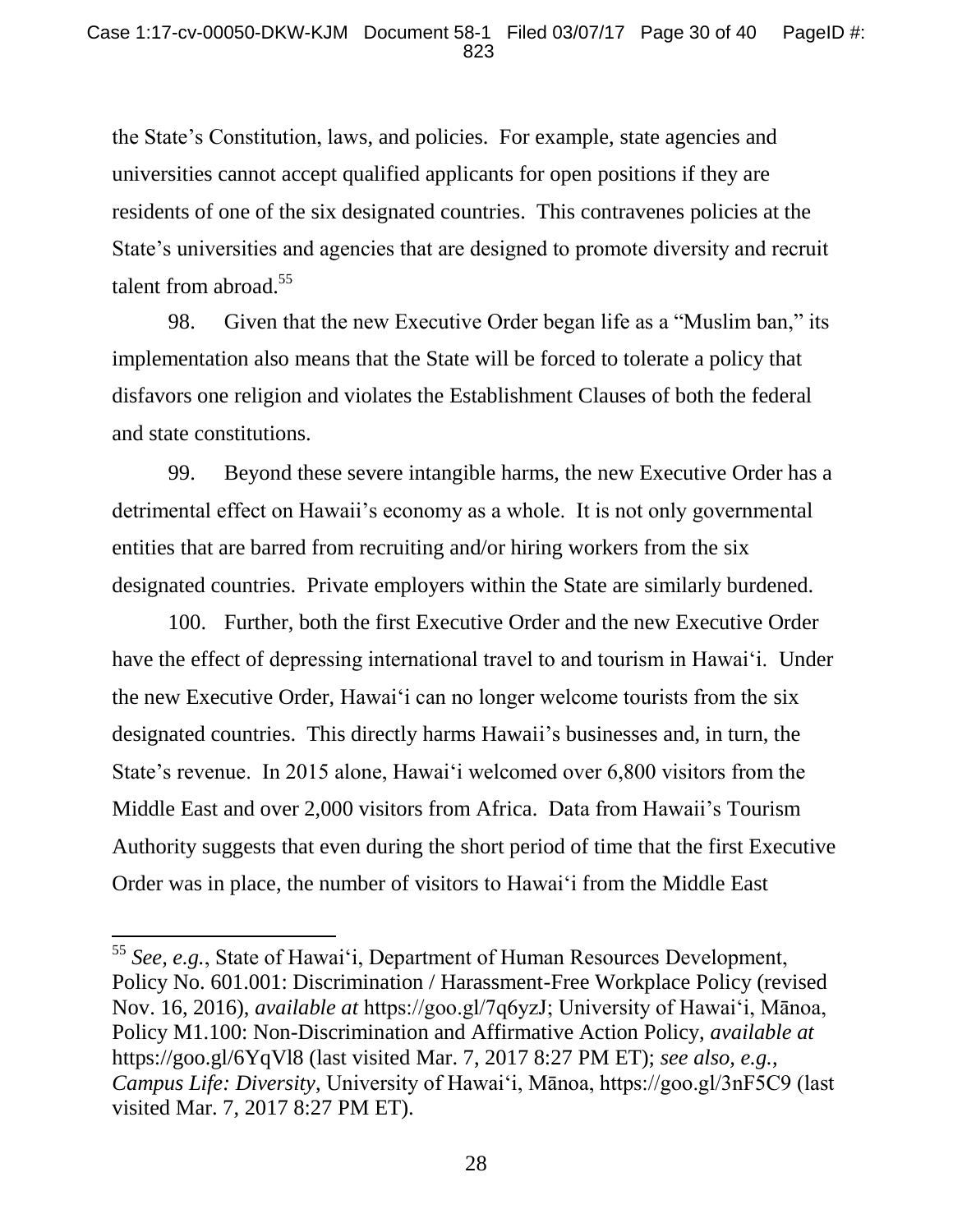(including Iran, Iraq, Syria and Yemen) fell—namely, Hawai'i had 278 visitors from the Middle East in January 2017, compared to 348 visitors from that same region in January 2016. This depressed effect on travel and tourism from the Middle East and Africa is likely to continue under the new Executive Order.

101. According to reports from travel companies and research firms, travel to the United States more broadly "took a nosedive" following President Trump's issuance of the first Executive Order.<sup>56</sup> For instance, an airfare prediction company found that flight search demand from 122 countries to the United States dropped 17% between January 26 and February 1, after the first Executive Order was signed.<sup>57</sup>

102. Even with respect to countries not currently targeted by the new Executive Order, there is a likely "chilling effect" on tourism to the United States, including Hawai'i. The new Executive Order contemplates an expansion of the immigration ban and in fact authorizes the Secretaries of State and Homeland Security to recommend additional countries for inclusion in the near future. This likely instills fear and a disinclination to travel to the United States among foreigners in other countries that President Trump has been hostile towards—i.e., residents of other Muslims countries, China, and Mexico. The new Executive Order gives rise to a global perception that the United States is an exclusionary country, and it dampens the appetite for international travel here generally.

103. A decrease in national and international tourism would have a severe impact on Hawaii's economy.

104. The new Executive Order also hinders the efforts of the State and its residents to resettle and assist refugees. Refugees from numerous countries have

<sup>56</sup> Shivani Vora, *After Travel Ban, Interest in Trips to U.S. Declines*, N.Y. Times (Feb. 20, 2017), https://goo.gl/Mz9o5T.  $\frac{2}{57}$  *Id.*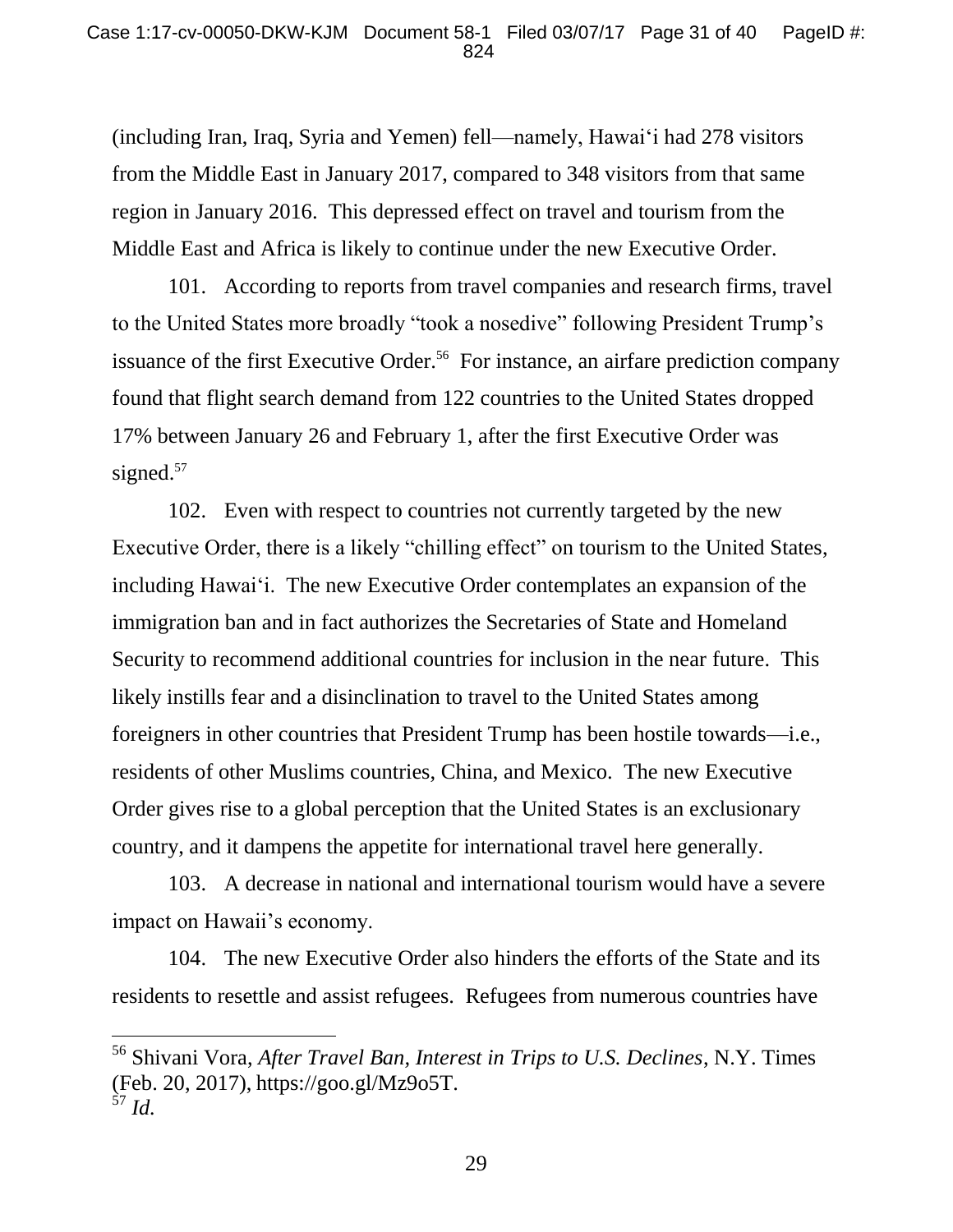resettled in Hawai'i in recent years.<sup>58</sup> While the State's refugee program is small, it is an important part of the State's culture, and aiding refugees is central to the mission of private Hawai'i organizations like Catholic Charities Hawai'i and the Pacific Gateway Center.<sup>59</sup> In late 2015, as other States objected to the admission of Syrian refugees, Governor Ige issued a statement that "slamming the door in their face would be a betrayal of our values." Governor Ige explained: "Hawai'i and our nation have a long history of welcoming refugees impacted by war and oppression. Hawai'i is the Aloha State, known for its tradition of welcoming all people with tolerance and mutual respect."<sup>60</sup> But as long as the new Executive Order prohibits refugee admissions, the State and its residents are prevented from helping refugees resettle in Hawai'i.

105. President Trump's new Executive Order is antithetical to Hawaii's State identity and spirit. For many in Hawai'i, including State officials, the Executive Order conjures up the memory of the Chinese Exclusion Acts and the imposition of martial law and Japanese internment after the bombing of Pearl Harbor. As Governor Ige observed two days after President Trump issued the first Executive Order, "Hawai'i has a proud history as a place immigrants of diverse backgrounds can achieve their dreams through hard work. Many of our people also know all too well the consequences of giving in to fear of newcomers. The remains of the internment camp at Honouliuli are a sad testament to that fear. We

 $\overline{a}$ 

 $58$  U.S. Department of Health & Human Servs., Office of Refugee Resettlement, *Overseas Refugee Arrival Data: Fiscal Years 2012-2015*, *available at*  https://goo.gl/JcgkDM.

<sup>59</sup> *See About: Our History*, Catholic Charities Hawai'i, https://goo.gl/deVBla (last visited Mar. 7, 2017, 11:35 AM ET); *About: Mission*, Pacific Gateway Center, https://goo.gl/J8bN5k (last visited Mar. 7, 2017, 11:35 AM ET).

<sup>60</sup> Press Release, Governor of the State of Hawai'i, *Governor David Ige's Statement On Syrian Refugees* (Nov. 16, 2015), *available at* https://goo.gl/gJcMIv.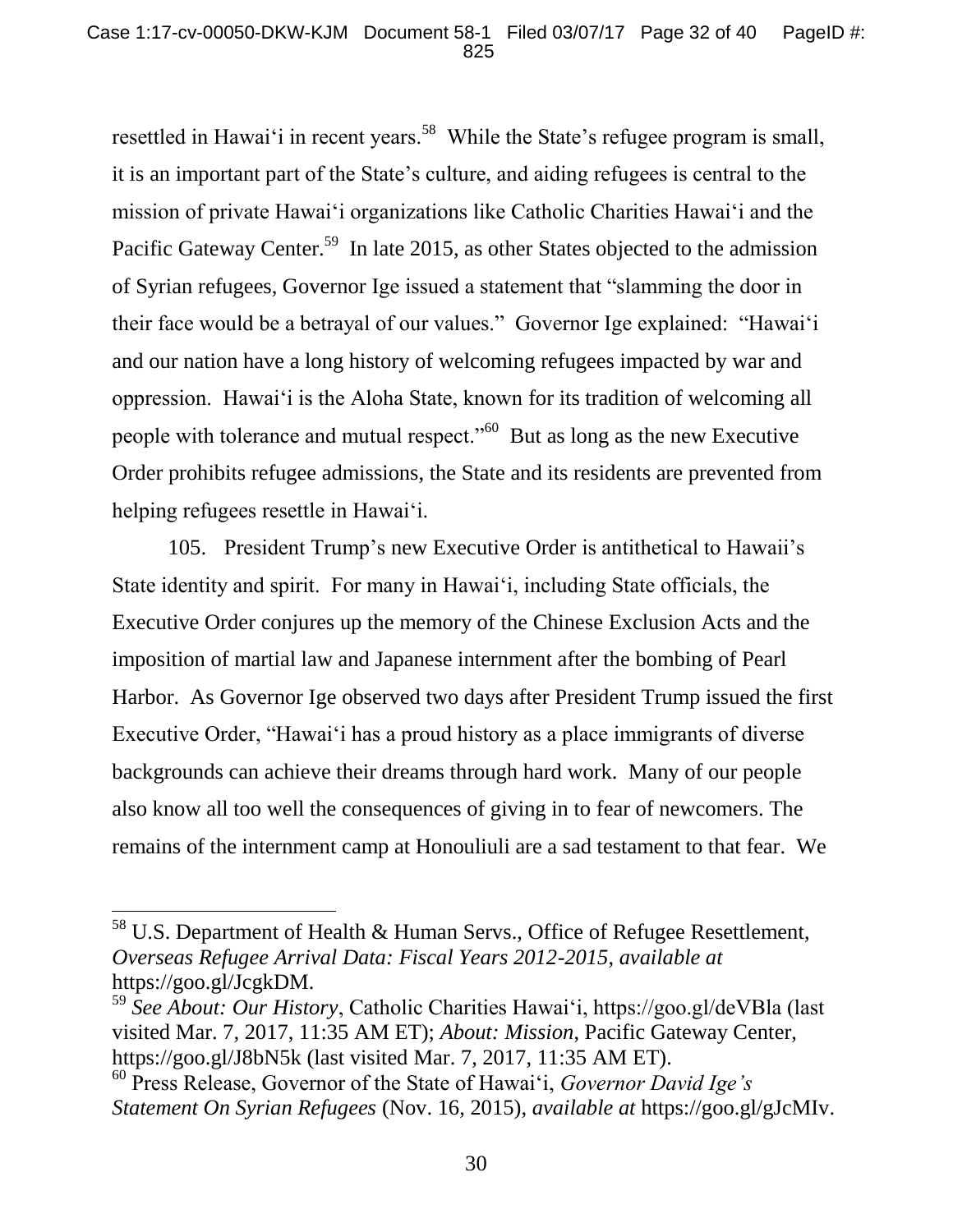must remain true to our values and be vigilant where we see the worst part of history about to be repeated."<sup>61</sup>

## **CAUSES OF ACTION**

## **COUNT I**

## **(First Amendment – Establishment Clause)**

106. The foregoing allegations are realleged and incorporated by reference herein.

107. The Establishment Clause of the First Amendment prohibits the Federal Government from officially preferring one religion over another.

108. Sections 2 and 6 of President Trump's March 6, 2017 Executive Order, as well as Defendants' statements regarding the Executive Order and their actions to implement it, are intended to disfavor Islam.

109. Sections 2 and 6 of the Executive Order, as well as Defendants' statements regarding the Executive Order and their actions to implement it, have the effect of disfavoring Islam.

110. Through their actions described in this Complaint, Defendants have violated the Establishment Clause. Defendants' violation inflicts ongoing harm upon Dr. Elshikh, his family, and members of his Mosque, as well as other Hawai'i residents and the sovereign interests of the State of Hawai'i.

# **COUNT II**

# **(Fifth Amendment – Equal Protection)**

111. The foregoing allegations are realleged and incorporated by reference herein.

<sup>61</sup> Press Release, Governor of the State of Hawai'i, *Statement of Governor David Ige On Immigration To The United States* (Jan. 29, 2017), *available at*  https://goo.gl/62w1fh.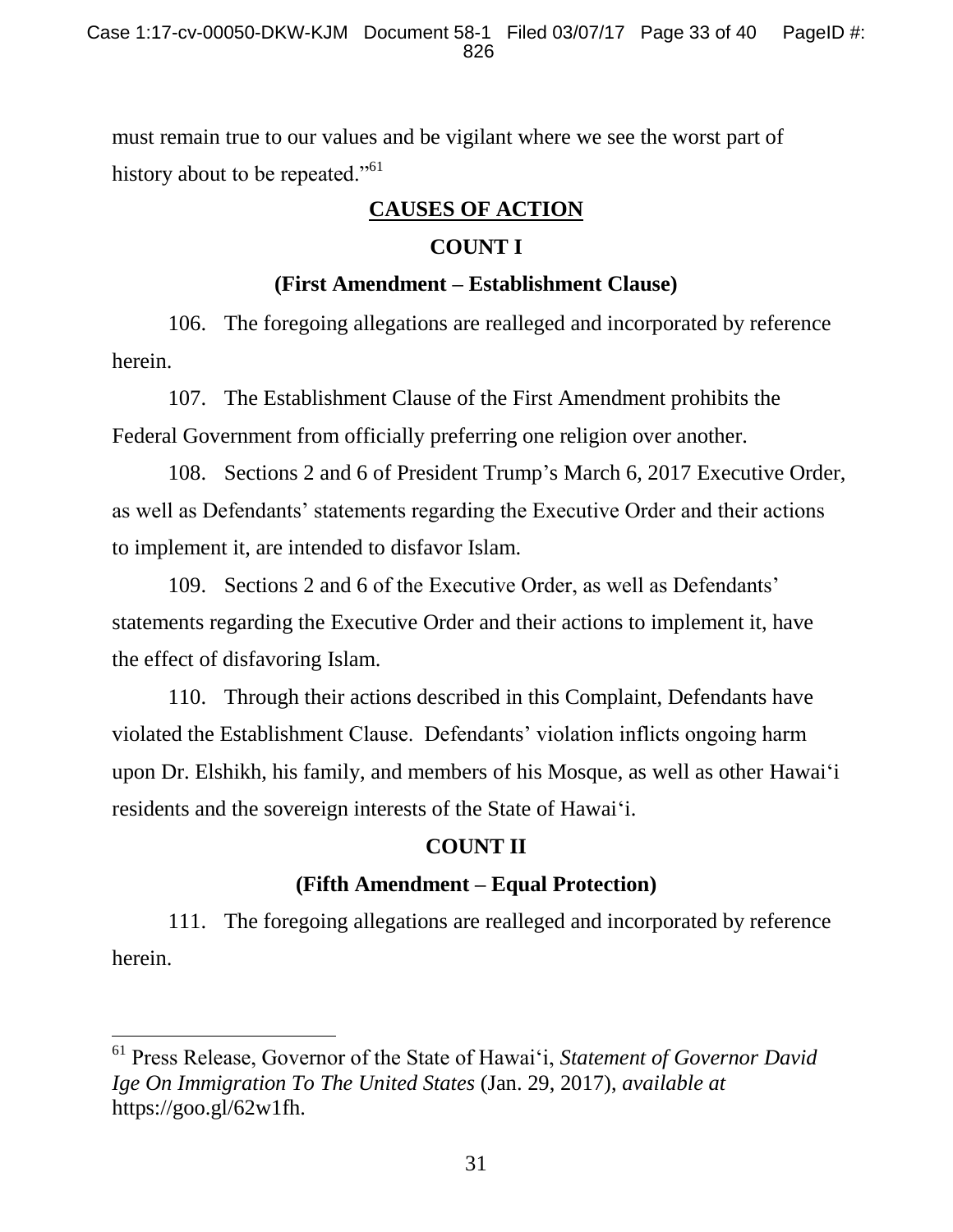112. The Due Process Clause of the Fifth Amendment prohibits the Federal Government from denying equal protection of the laws, including on the basis of religion and/or national origin, nationality, or alienage.

113. The March 6, 2017 Executive Order was motivated by animus and a desire to discriminate on the basis of religion and/or national origin, nationality, or alienage.

114. The Executive Order differentiates between people based on their religion and/or national origin, nationality, or alienage and is accordingly subject to strict scrutiny. It fails that test, because it is over- and under-inclusive in restricting immigration for security reasons. The statements of President Trump and his advisors also provide direct evidence of the Executive Order's discriminatory motivations.

115. For the same reasons, the Executive Order is not rationally related to a legitimate government interest.

116. Sections 2 and 6 of the Executive Order, as well as Defendants' statements regarding the Executive Order and their actions to implement it, discriminate against individuals based on their religion and/or national origin, nationality, or alienage without lawful justification.

117. Through their actions described in this Complaint, Defendants have violated the Equal Protection guarantees of the Fifth Amendment. Defendants' violation inflicts ongoing harm upon Dr. Elshikh, his family, and members of his Mosque, as well as other Hawai'i residents and the sovereign interests of the State of Hawai'i.

## **COUNT III**

### **(Fifth Amendment – Substantive Due Process)**

118. The foregoing allegations are realleged and incorporated by reference herein.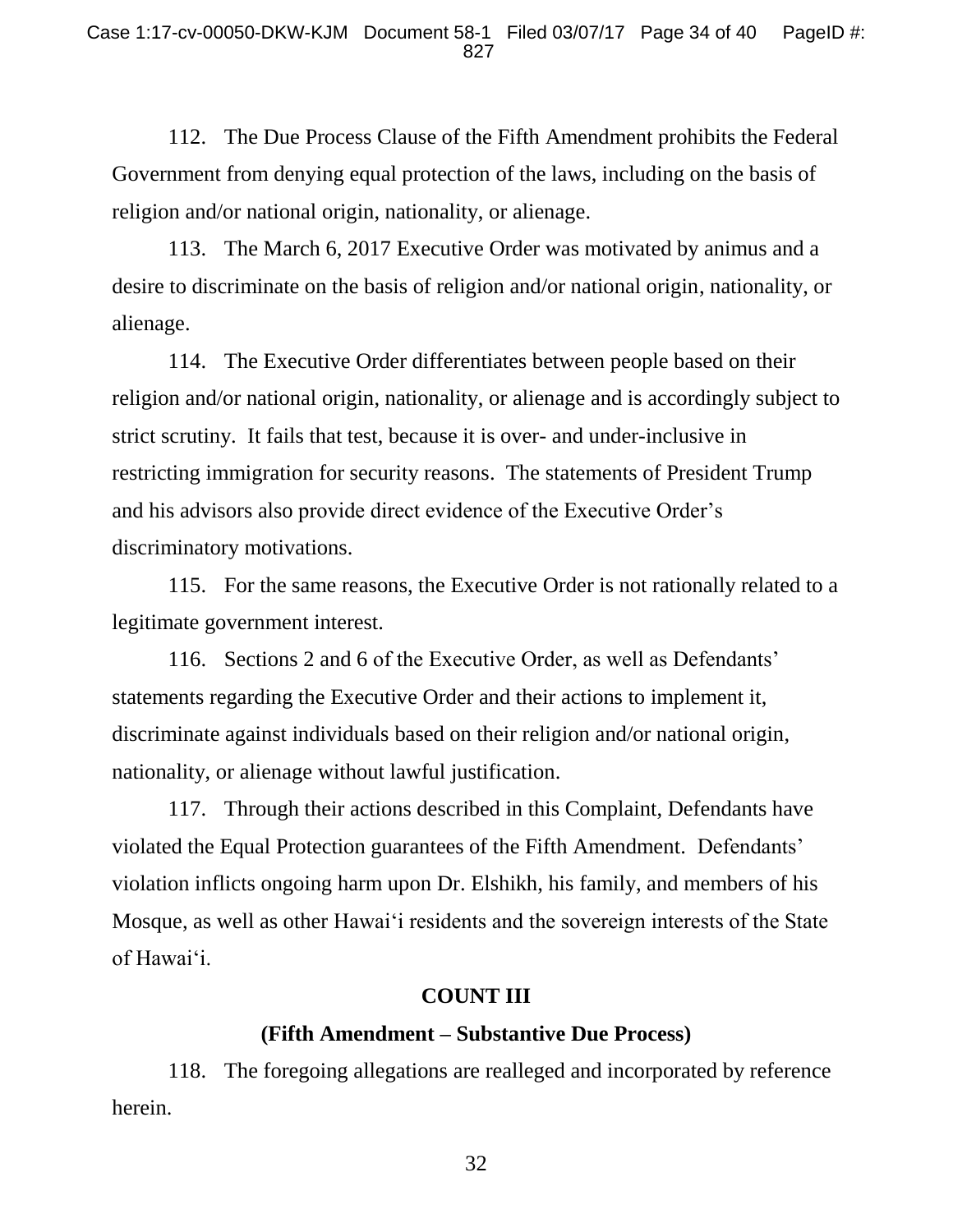119. The right to international travel is protected by the Due Process Clause of the Fifth Amendment. Moreover, citizens may have a constitutionally protected interest in specific non-citizens' ability to travel to the United States.

120. The March 6, 2017 Executive Order curtails those rights for numerous individuals, without any legal justification.

121. Through their actions described in this Complaint, Defendants have violated the Substantive Due Process guarantees of the Fifth Amendment. Defendants' violation inflicts ongoing harm upon Dr. Elshikh, his family, and members of his Mosque, as well as other Hawai'i residents and the sovereign interests of the State of Hawai'i.

#### **COUNT IV**

### **(Fifth Amendment – Procedural Due Process)**

122. The foregoing allegations are realleged and incorporated by reference herein.

123. The Due Process Clause of the Fifth Amendment prohibits the Federal Government from depriving individuals of liberty interests without due process of law.

124. Non-citizens, including lawful permanent residents and nonimmigrants holding valid visas, have a liberty interest in leaving and entering the country, and in being free from unlawful detention. Moreover, citizens may assert cognizable liberty interests with respect to noncitizen relatives who are deprived of due process.

125. The Due Process Clause establishes a minimum level of procedural protection before those liberty interests can be deprived. A non-citizen must be given an opportunity to present her case effectively, which includes a hearing and some consideration of individual circumstances.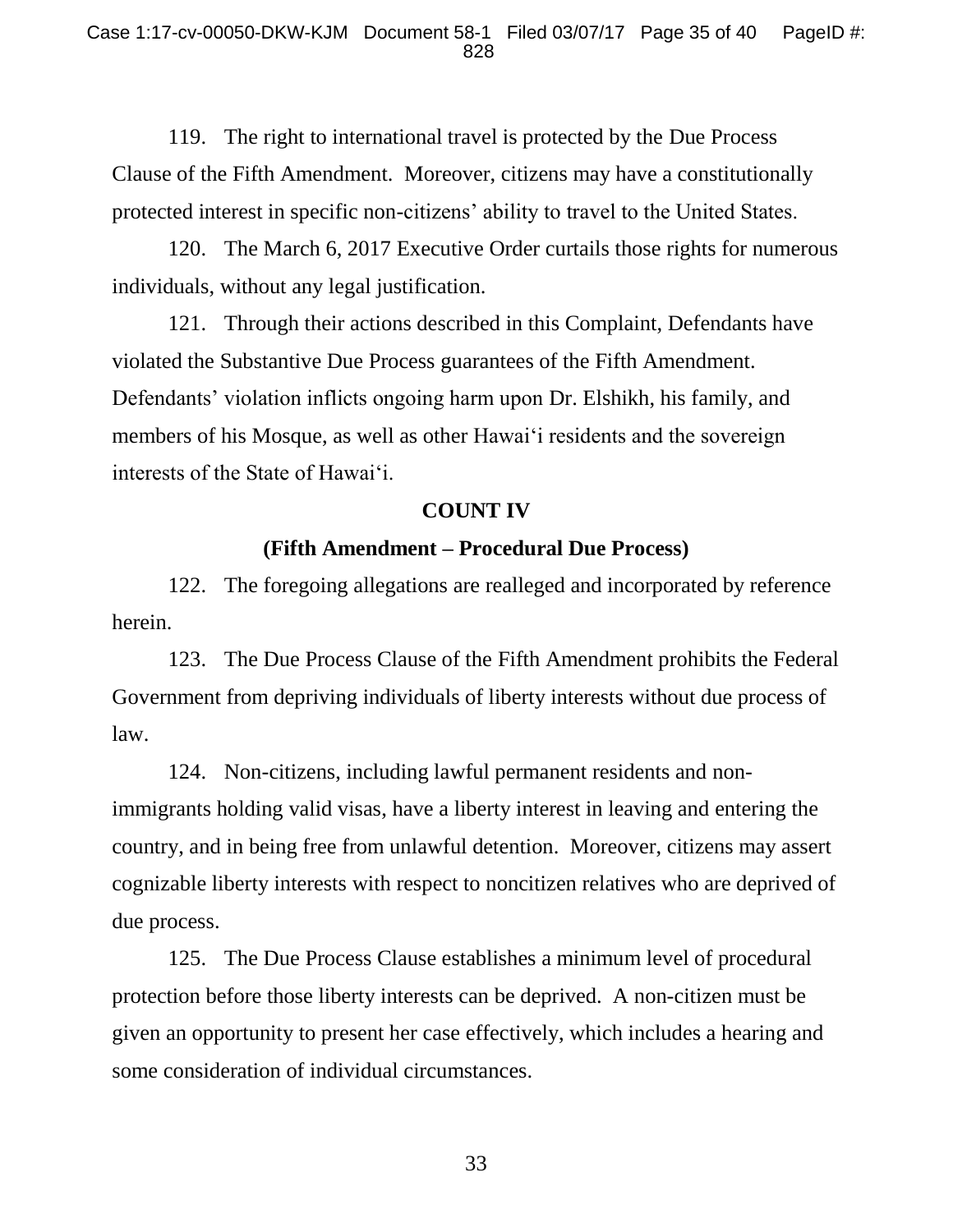126. Through their actions described in this Complaint, Defendants have violated the Procedural Due Process guarantees of the Fifth Amendment. Defendants' violation inflicts ongoing harm upon Dr. Elshikh, his family, and members of his Mosque, as well as other Hawai'i residents and the sovereign interests of the State of Hawai'i.

#### **COUNT V**

## **(Immigration and Nationality Act)**

127. The foregoing allegations are realleged and incorporated by reference herein.

128. The INA provides that "[e]xcept as specifically provided" in certain subsections, "no person shall receive any preference or priority or be discriminated against in the issuance of an immigrant visa because of the person's race, sex, nationality, place of birth, or place of residence." 8 U.S.C. § 1152(a)(1)(A).

129. The INA also establishes specific criteria for determining terrorismrelated inadmissibility.

130. Sections 2 and 6 of the March 6, 2017 Executive Order violate the INA by discriminating on the basis of nationality, ignoring and modifying the statutory criteria for determining terrorism-related inadmissibility, and exceeding the President's authority under the INA, including under 8 U.S.C. §§ 1182(f) and 1185(a).

131. Defendants' violation inflicts ongoing harm upon Dr. Elshikh, his family, and members of his Mosque, as well as other Hawai'i residents and the sovereign interests of the State of Hawai'i.

## **COUNT VI**

## **(Religious Freedom Restoration Act)**

132. The foregoing allegations are realleged and incorporated by reference herein.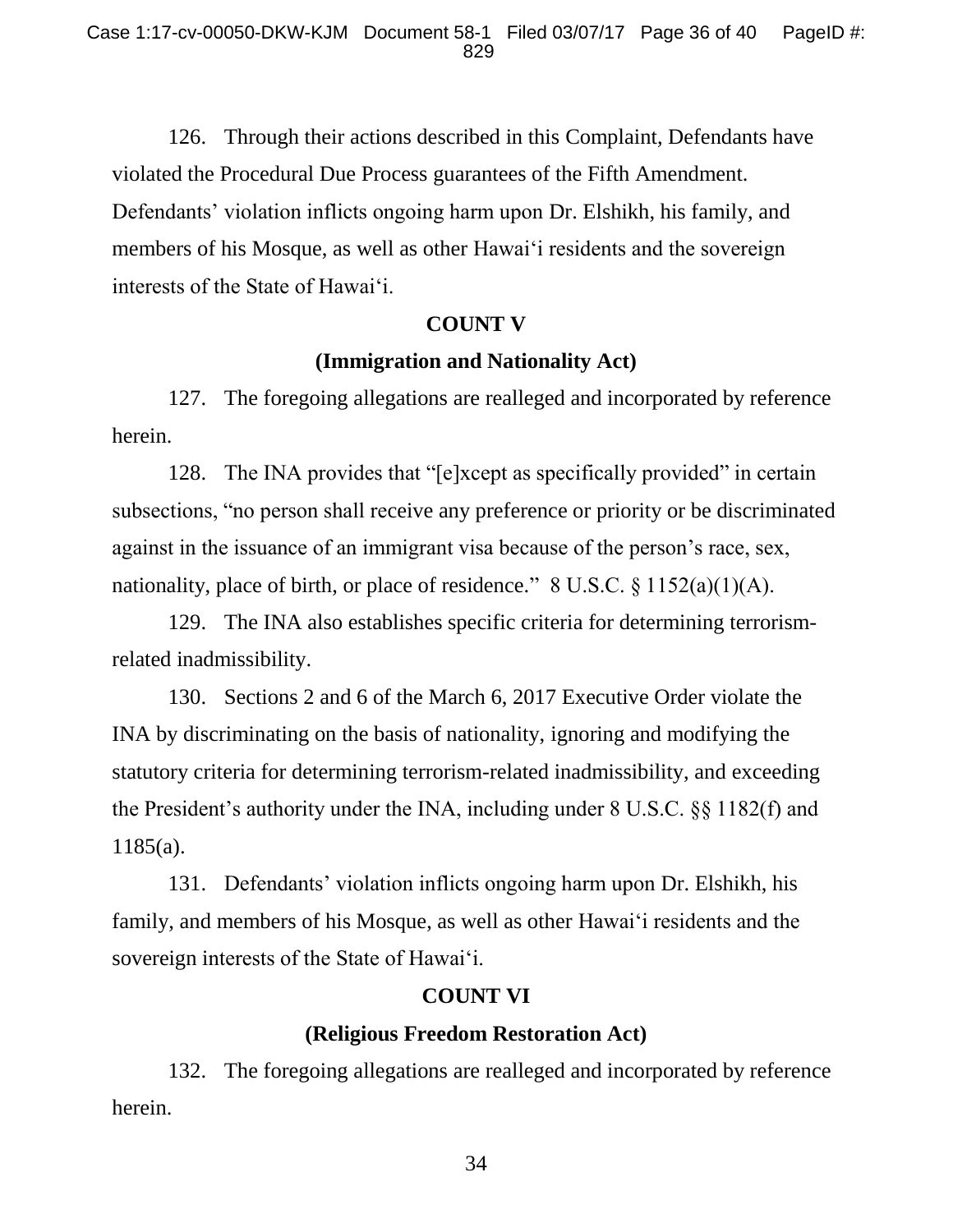133. The Religious Freedom Restoration Act ("RFRA"), 42 U.S.C. § 2000bb-1(a), prohibits the Federal Government from substantially burdening the exercise of religion, even if the burden results from a rule of general applicability.

134. Section 2 of the March 6, 2017 Executive Order and Defendants' actions to implement the Executive Order impose a substantial burden on the exercise of religion.

135. Among other injuries, some non-citizens currently outside the United States cannot enter the United States to reunite with their families or religious communities. Religious communities in the United States cannot welcome visitors, including religious workers, from designated countries. And some non-citizens currently in the United States may be prevented from travelling abroad on religious trips, including pilgrimages or trips to attend religious ceremonies overseas, if they do not have the requisite travel documents or multiple-entry visas.

136. Through their actions described in this Complaint, Defendants have violated the RFRA. Defendants' violation inflicts ongoing harm upon Dr. Elshikh, his family, and members of his Mosque, as well as other Hawai'i residents and the sovereign interests of the State of Hawai'i.

## **COUNT VII**

# **(Substantive Violation of the Administrative Procedure Act through Violations of the Constitution, Immigration and Nationality Act, and Arbitrary and Capricious Action)**

137. The foregoing allegations are realleged and incorporated by reference herein.

138. The APA requires courts to hold unlawful and set aside any agency action that is "arbitrary, capricious, an abuse of discretion, or otherwise not in accordance with law"; "contrary to constitutional right, power, privilege, or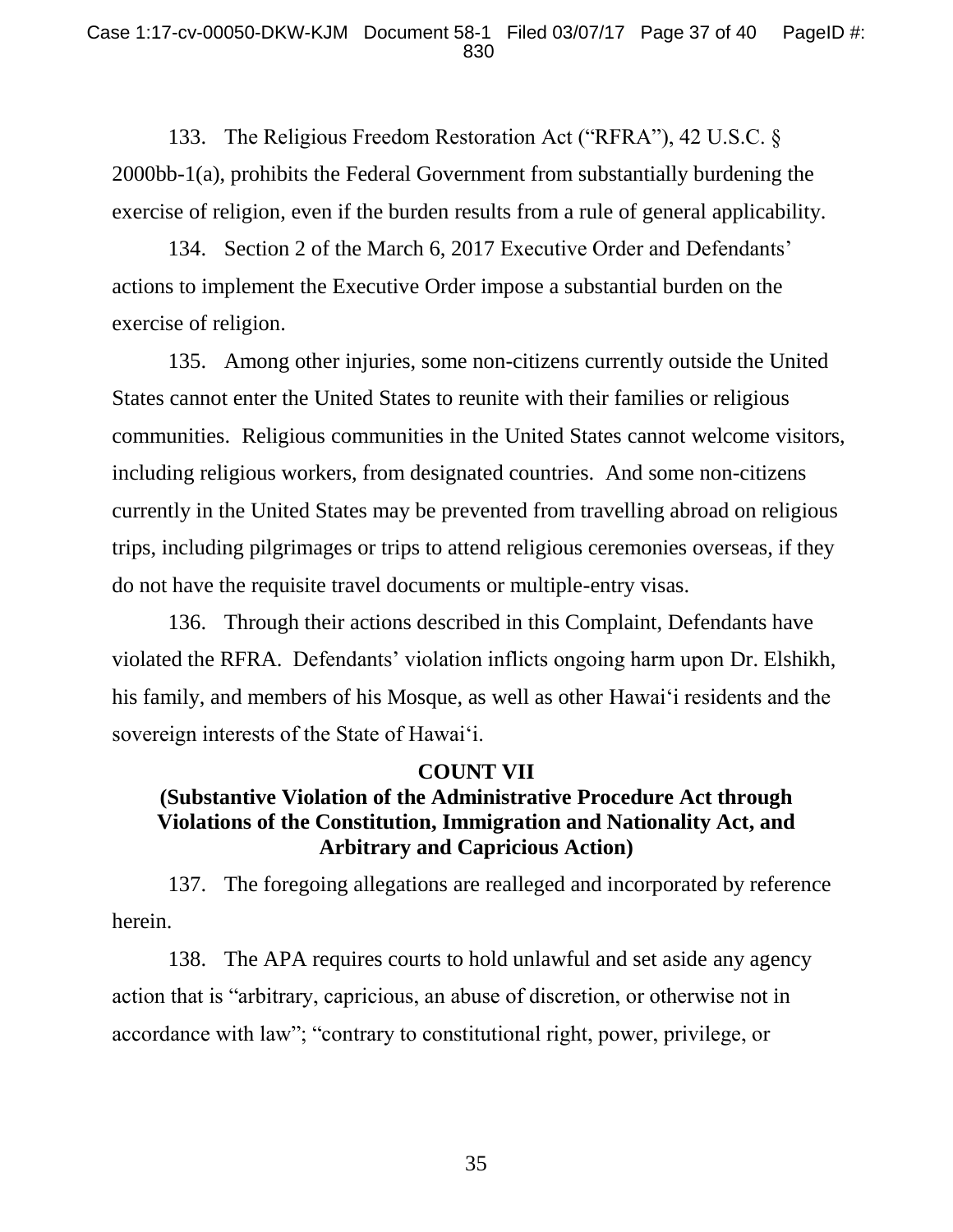immunity"; or "in excess of statutory jurisdiction, authority, or limitations, or short of statutory right."  $5 \text{ U.S.C.} \$   $706(2)(\text{A})$ -(C).

139. In enacting and implementing Sections 2 and 6 of the March 6, 2017 Executive Order, Defendants have acted contrary to the Establishment Clause and Fifth Amendment of the United States Constitution.

140. In enacting and implementing Sections 2 and 6 of the Executive Order, Defendants have acted contrary to the INA and RFRA. Defendants have exceeded their statutory authority, engaged in nationality- and religion-based discrimination, and failed to vindicate statutory rights guaranteed by the INA.

141. Further, in enacting and implementing Sections 2 and 6 of the Executive Order, Defendants have acted arbitrarily and capriciously. Among other arbitrary actions and omissions, Defendants have not offered a satisfactory explanation for the countries that are and are not included within the scope of the Executive Order. The Executive Order purports to protect the country from terrorism, but sweeps in millions of people who have absolutely no connection to terrorism. Through their actions described in this Complaint, Defendants have violated the substantive requirements of the APA. Defendants' violation inflicts ongoing harm upon Dr. Elshikh, his family, and members of his Mosque, as well as other Hawai'i residents and the sovereign interests of the State of Hawai'i.

#### **COUNT VIII**

## **(Procedural Violation of the Administrative Procedure Act)**

142. The foregoing allegations are realleged and incorporated by reference herein.

143. The APA requires courts to hold unlawful and set aside any agency action taken "without observance of procedure required by law." 5 U.S.C. § 706(2)(D).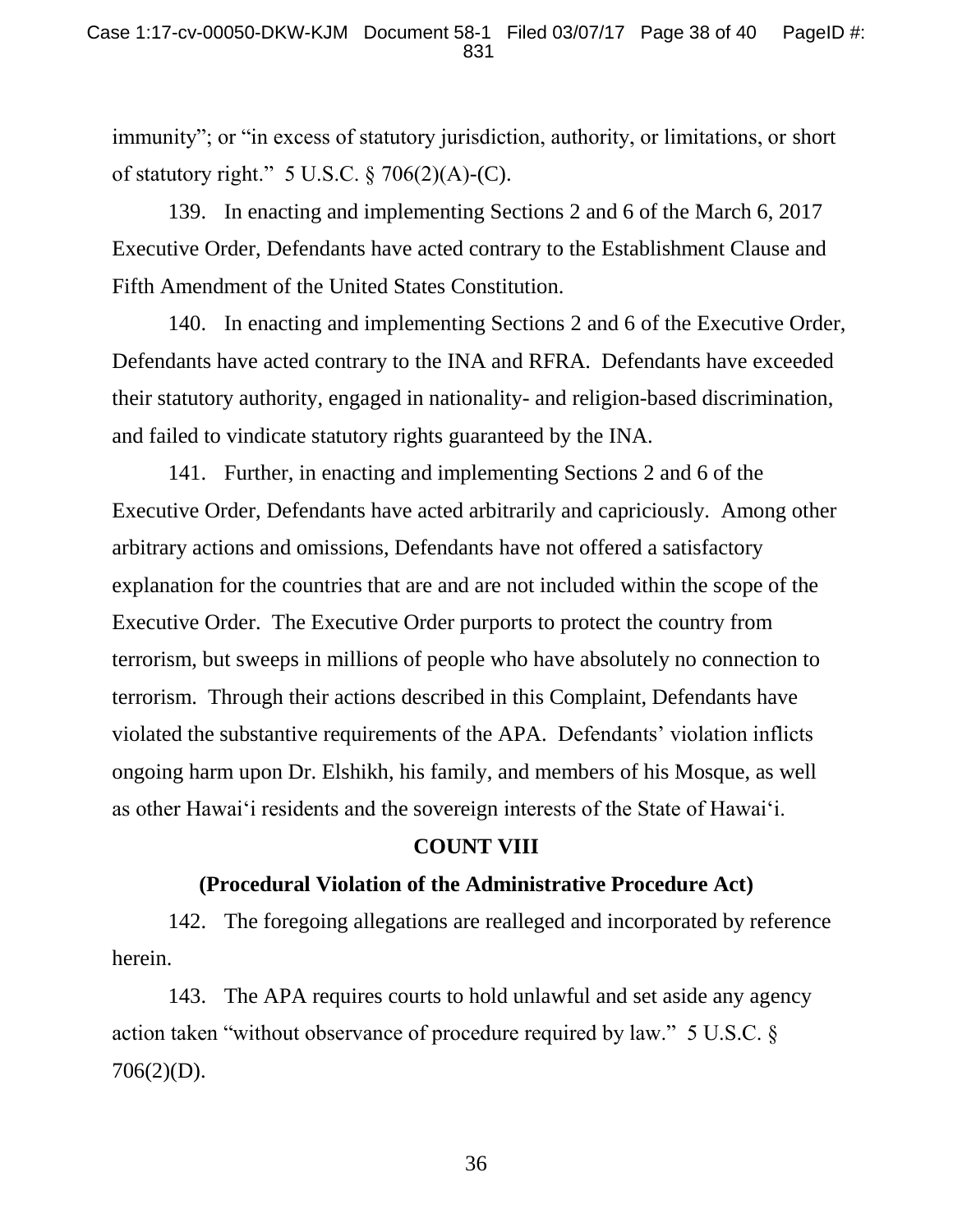144. The Departments of State and Homeland Security are "agencies" under the APA. *See* 5 U.S.C. § 551(1).

145. The APA requires that agencies follow rulemaking procedures before engaging in action that impacts substantive rights. *See* 5 U.S.C. § 553.

146. In implementing Sections 2 and 6 of the March 6, 2017 Executive Order, federal agencies have changed the substantive criteria by which individuals from the six designated countries may enter the United States. This, among other actions by Defendants, impacts substantive rights.

147. Defendants did not follow the rulemaking procedures required by the APA in enacting and implementing the Executive Order.

148. Through their actions described in this Complaint, Defendants have violated the procedural requirements of the APA. Defendants' violation inflicts ongoing harm upon Dr. Elshikh, his family, and members of his Mosque, as well as other Hawai'i residents and the sovereign interests of the State of Hawai'i.

## **PRAYER FOR RELIEF**

149. WHEREFORE, Plaintiffs pray that the Court:

- a. Declare that Sections 2 and 6 of President Trump's Executive Order of March 6, 2017 are unauthorized by, and contrary to, the Constitution and laws of the United States;
- b. Enjoin Defendants from implementing or enforcing Sections 2 and 6 across the nation;
- c. Pursuant to Federal Rule of Civil Procedure 65(b)(2), set an expedited hearing within fourteen (14) days to determine whether the Temporary Restraining Order should be extended; and
- d. Award such additional relief as the interests of justice may require.